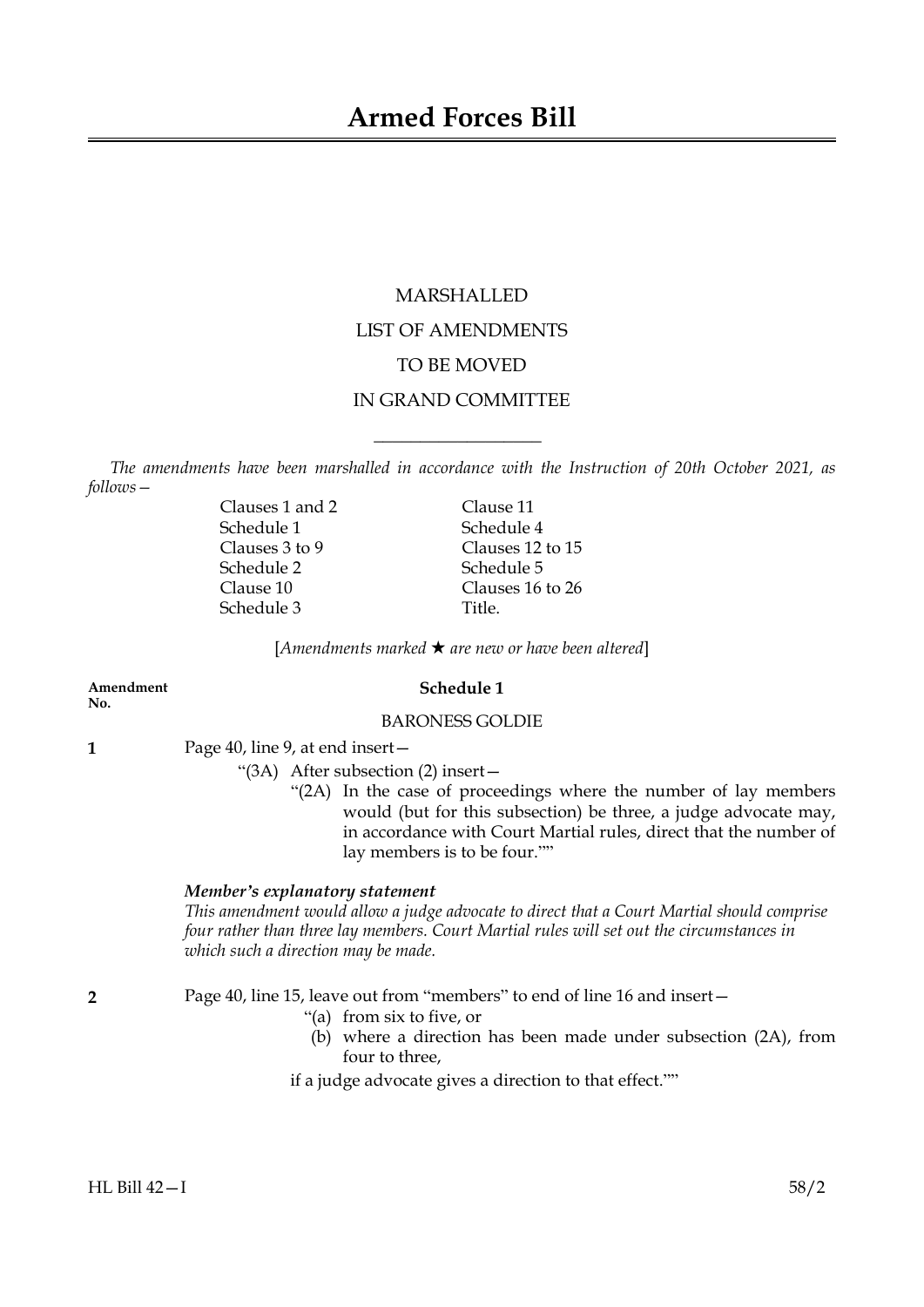# *Member's explanatory statement*

*This amendment would allow a judge advocate to direct that a Court Martial comprising four lay members will remain validly constituted if the number of lay members is reduced to three. Court Martial rules will set out the circumstances in which such a direction may be made.*

# LORD THOMAS OF GRESFORD LORD THOMAS OF CWMGIEDD

**3** Page 41, line 19, leave out paragraph 4 and insert—

*"Findings and Sentence*

- 4 (1) Section 160 of Armed Forces Act 2006 (Decisions of Court Martial: finding and sentence) is amended as follows.
	- (2) Leave out subsections  $(1)$ ,  $(2)$  and  $(3)$  and insert  $-$ 
		- "(1) The finding of the Court Martial on a charge must be determined by votes of the members of the Court Martial other than the judge advocate (the "lay members") and—
			- (a) where there are three lay members, must be a finding with which no fewer than two of them agree;
			- (b) where there are five lay members, must be a finding with which no fewer than four of them agree;
			- (c) where there are six lay members, must be a finding with which no fewer than five of them agree.
		- (2) Any sentence passed by the court martial must be determined by the judge advocate alone, following consultation with the lay members.
		- (3) The lay members are not entitled to vote on the sentence.""

#### *Member's explanatory statement*

*This amendment provides both for qualified majority verdicts by lay members of the Court Martial alone and for sentencing subject to consultation with the lay members, by the Judge Advocate alone.*

#### BARONESS GOLDIE

**4** Page 41, line 26, at end insert—

"(aa) where there are four lay members, must be a finding with which no fewer than three of them agree;"

# *Member's explanatory statement*

*This amendment would provide that where a Court Martial comprises four lay members, the* finding of the Court Martial on a charge must be a finding with which no fewer than three of *them agree.*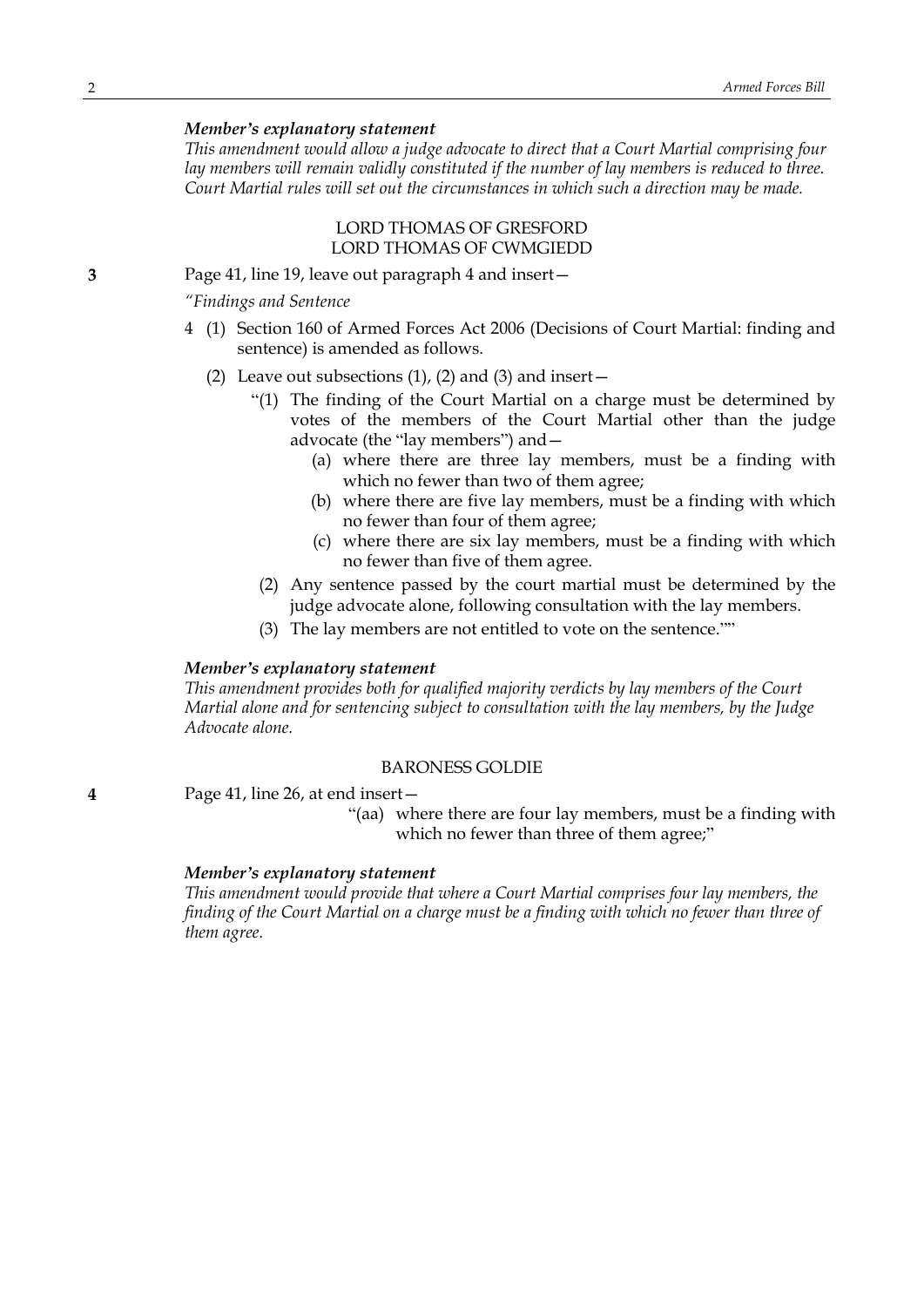# **Clause 7**

# LORD THOMAS OF GRESFORD LORD COAKER LORD THOMAS OF CWMGIEDD

**5** Page 4, line 27, at end insert—

"(4A) Guidance under subsection (3)(a) must provide that where offences of murder, manslaughter, domestic violence, child abuse, rape or sexual assault with penetration are alleged to have been committed in the United Kingdom, any charges brought against a person subject to service law shall normally be tried in a civil court unless, by reason of specific naval or military complexity involving the service, the Attorney General consents to trial by court martial."

## *Member's explanatory statement*

*This amendment would ensure the most serious crimes – murder, manslaughter, domestic violence, child abuse, rape and sexual assault with penetration – are tried in civilian courts when committed in the UK unless the Attorney General has specifically consented for such crimes to be tried by court martial by reason of complexity involving the service.*

# LORD THOMAS OF CWMGIEDD LORD THOMAS OF GRESFORD

- **6** Page 4, line 27, at end insert—
	- "(4A) The general principles set out in the guidance under subsection (3)(a) must ensure that due consideration is given to—
		- (a) the ordinary right of a defendant in the United Kingdom to trial for certain offences by a randomly selected jury of 12 persons;
		- (b) the view of the defendant as to the choice of jurisdiction;
		- (c) the view of the complainant or victim of the alleged offence as to the choice of jurisdiction;
		- (d) the way in which the offence was investigated;
		- (e) the relevance to the fairness and effectiveness of the trial of—
			- (i) knowledge of specific naval or military complexity;
			- (ii) knowledge of naval or military codes of conduct or methods of operation or rules of discipline;
			- (iii) experience of naval or military service to the determination of whether conduct was honest or dishonest by the standards of ordinary decent people;
			- (iv) any differences in the procedure as between by the civilian police and service police applicable to the investigation of the offence or as between the Crown Prosecution Service and the Service Prosecuting Authority in the conduct of the prosecution of the offence; (v) the intended location of the trial;
		- (f) the desirability of a uniform approach to the exercise of the jurisdiction as between prosecutions in the Courts of England and Wales, Scotland and Northern Ireland.
		- (4C) Before a protocol may be agreed under subsection (1), the Secretary of State must also lay a draft of the protocol before Parliament.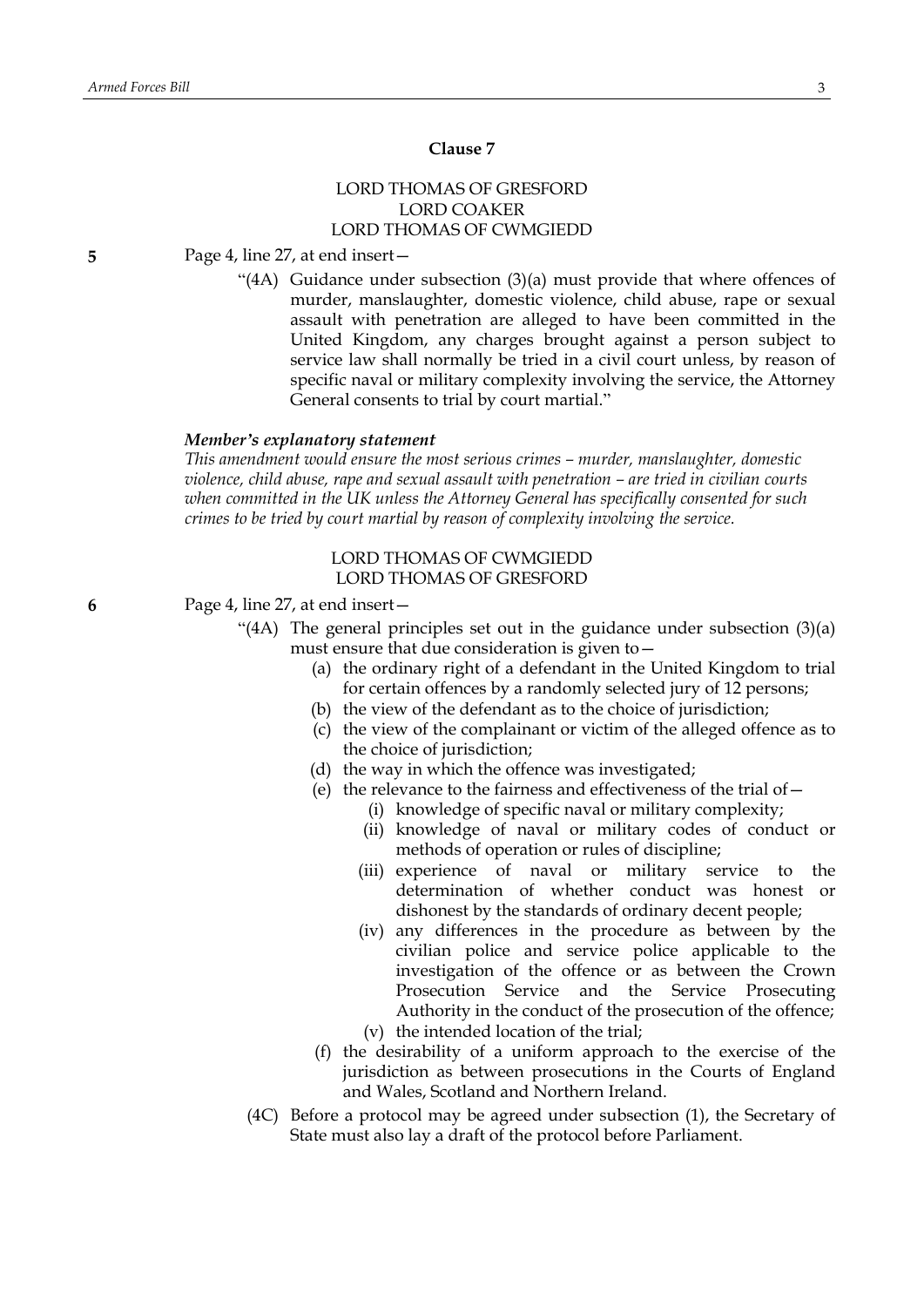# **Clause 7** *- continued*

- (4D) If, within the 40-day period, either House of Parliament resolves not to approve the draft of the protocol, the protocol may not be agreed.
- (4E) If no such resolution is made within that period, the protocol may be agreed.
- (4F) If the protocol is agreed, the Secretary of State must publish it and lay it before Parliament.
- (4G) In this section, the "40-day period", in relation to a draft of a protocol, means the period of 40 days beginning with the day on which the draft is laid before Parliament (or, if it is not laid before each House of Parliament on the same day, the later of the 2 days on which it is laid).
- (4H) For the purposes of calculating the 40-day period, no account is to be taken of any period during which—
	- (a) Parliament is dissolved or prorogued, or
	- (b) both Houses are adjourned for more than 4 days.
- (4I) Where the Courts of England and Wales and the Court Martial have concurrent jurisdiction over any offence wherever committed, the principles set out in a protocol agreed under subsection (1) should be applied by the Director of Service Prosecutions and the Director of Public Prosecutions in deciding the jurisdiction in which the prosecution should be brought."

#### LORD CRAIG OF RADLEY

*Lord Craig of Radley gives notice of his intention to oppose the Question that Clause 7 stand part of the Bill.*

#### *Member's explanatory statement*

*It lacks clarity on the content of the protocols which could be worded differently in the devolved arrangement.*

## **After Clause 7**

# LORD MORRIS OF ABERAVON LORD THOMAS OF CWMGIEDD

**7** Insert the following new Clause –

# **"Review of the Court Martial**

- (1) The Secretary of State must commission a panel to review the operation of the Court Martial, in particular to consider bringing the Court Martial rules into line with Crown Court procedures in respect of trials of murder, manslaughter, rape and other serious injury offences.
- (2) The review must consider whether it is appropriate that—
	- (a) such cases should be tried by a judge nominated by the Lord Chief Justice of England and Wales and a jury of 12 persons;
	- (b) the Court should be enabled to deliver either a unanimous verdict or a majority verdict, in accordance with procedures similar to those used in the Crown Court, provided that the numbers in a majority decision be made public."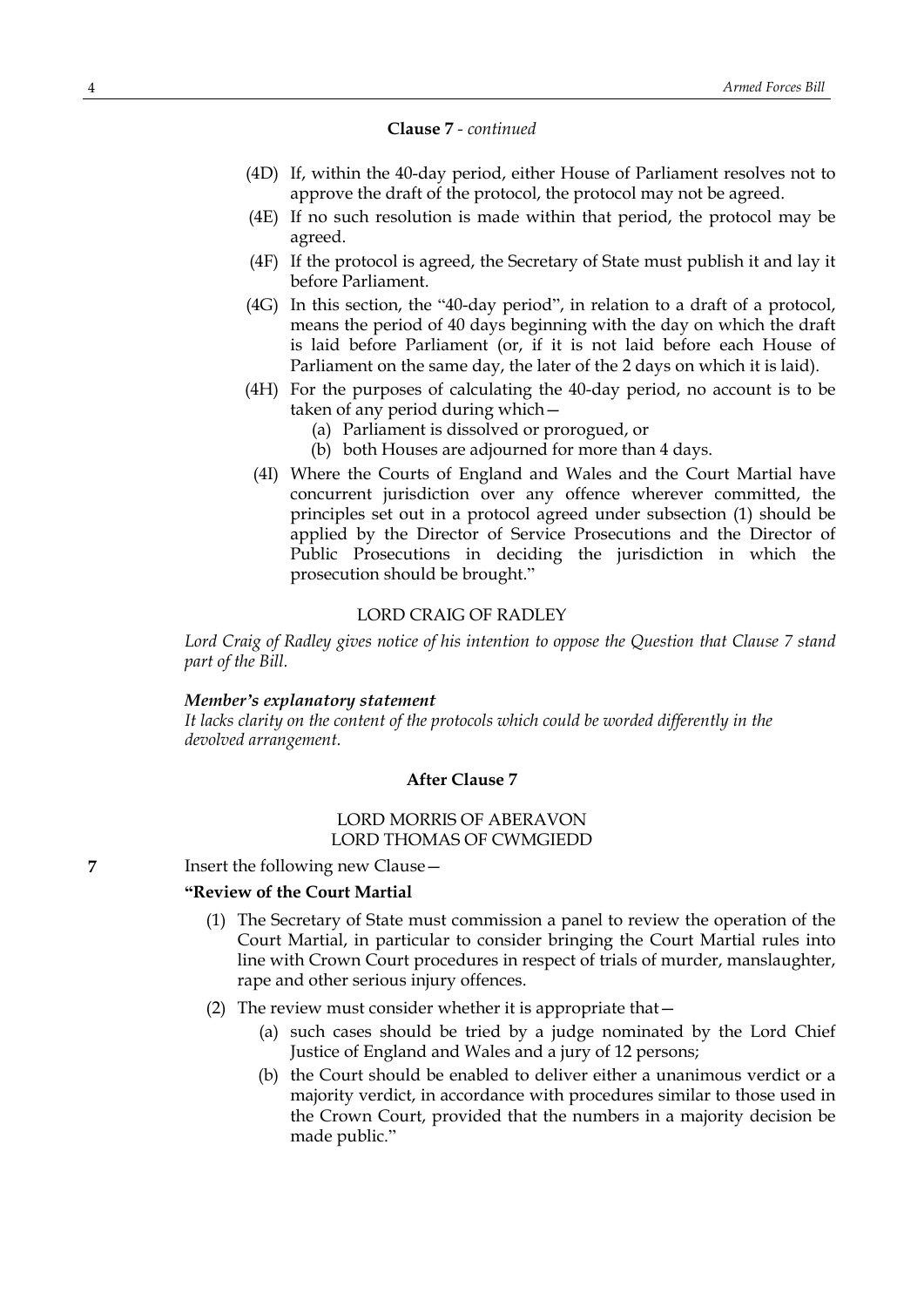#### **Clause 8**

# LORD COAKER BARONESS BRINTON

**8** Page 9, line 17, at end insert—

"(d) a relevant employment function,

- (e) a relevant pensions function,
- (f) a relevant compensation function,
- (g) a relevant social care function,
- (h) a relevant criminal justice function, or
- (i) a relevant immigration function."

# LORD COAKER LORD MACKAY OF CLASHFERN BARONESS BRINTON BARONESS SMITH OF NEWNHAM

**9** Page 9, line 18, at end insert—

"(za) the Secretary of State;"

#### *Member's explanatory statement*

*This amendment would place the same legal responsibility to have 'due regard' to the Armed Forces Covenant on central government as the Bill currently requires of local authorities and other public bodies.*

#### LORD COAKER BARONESS BRINTON

**10** Page 11, line 16, at end insert—

- "(d) a relevant employment function,
- (e) a relevant pensions function,
- (f) a relevant compensation function,
- (g) a relevant social care function,
- (h) a relevant criminal justice function, or
- (i) a relevant immigration function."

# LORD COAKER

- **11** Page 12, line 40, at end insert—
	- "(d) a relevant employment function,

(e) a relevant pensions function,

- (f) a relevant compensation function,
- (g) a relevant social care function,
- (h) a relevant criminal justice function, or
- (i) a relevant immigration function."

**12** Page 14, line 13, at end insert—

- "(d) a relevant employment function,
	- (e) a relevant pensions function,
	- (f) a relevant compensation function,
	- (g) a relevant social care function,
	- (h) a relevant criminal justice function, or
	- (i) a relevant immigration function."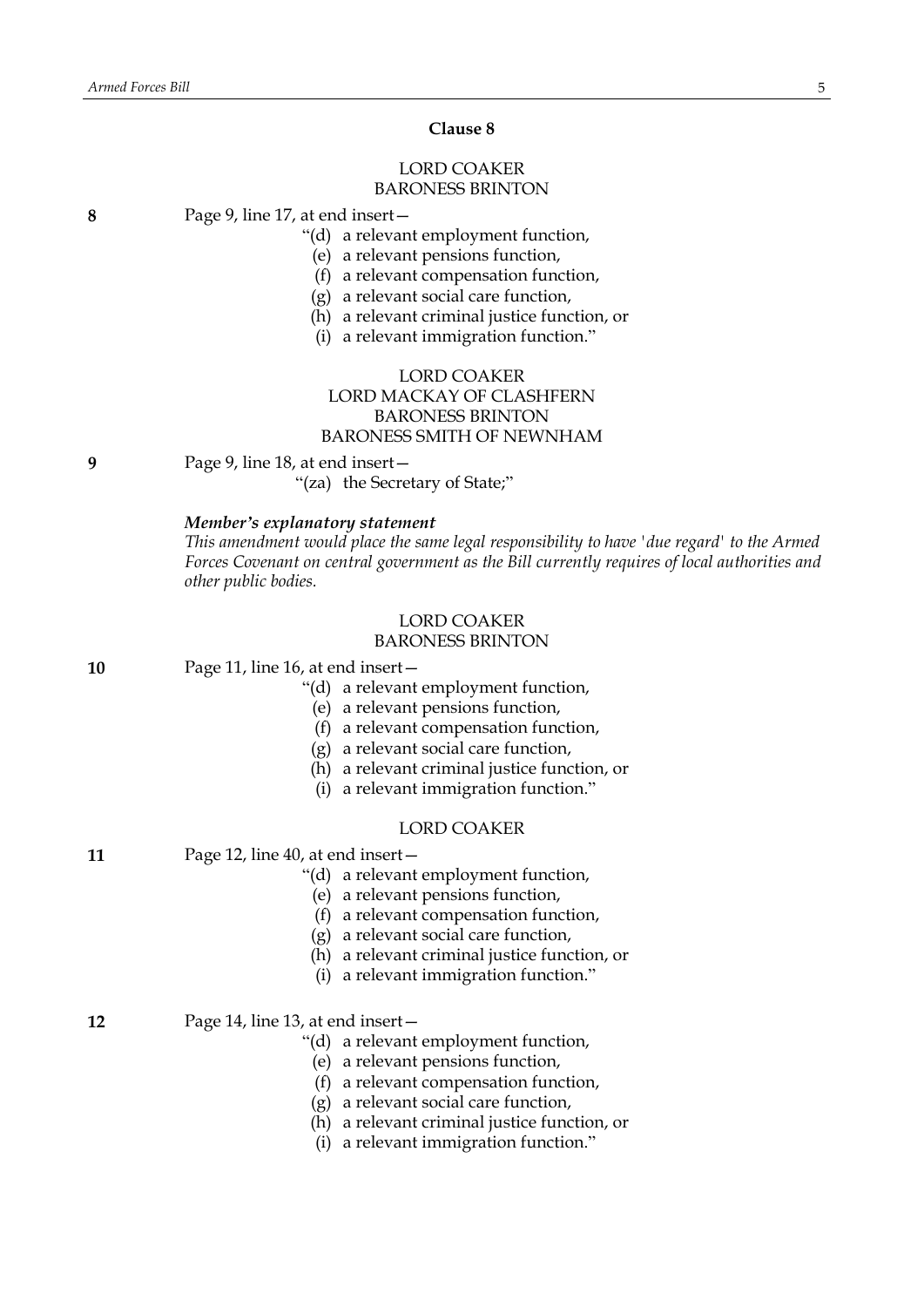## **Clause 8** *- continued*

#### LORD COAKER BARONESS BRINTON

#### **13** Page 18, line 28, at end insert—

# **343AG Section 343AF: report**

- (1) The Secretary of State must lay a report before each House of Parliament no later than three months after the day on which the Armed Forces Act 2021 is passed, and thereafter must make a report at least once in every calendar year.
- (2) The report in subsection (1) must set out how the powers in section 343AF will work in practice.
- (3) Any report published under subsection (1) after the initial report made three months after the Armed Forces Act 2021 is passed must include—
	- (a) a statement detailing how the powers granted through section 343AF have been used since the last report was issued,
	- (b) a review of the relevance of the listed bodies and functions in section 343AF in relation to the Armed Forces Covenant annual report under section 343A of this Act, and
	- (c) the outcome of a consultation conducted by the Secretary of State with the Armed Forces Covenant Reference Group on the bodies and functions listed in section 343AF in regard to their appropriateness and relevance as part of the Armed Forces Covenant annual report.""

## *Member's explanatory statement*

*This amendment would require the Secretary of State to set out how powers in the Bill could be used to widen its scope to address all matters of potential disadvantage for service personnel under the Armed Forces Covenant including employment, pensions, compensation, social care, criminal justice and immigration.*

# LORD LANCASTER OF KIMBOLTON

#### **14** Page 18, line 28, at end insert—

## **"343AG Regional committees**

- (1) The Secretary of State may by regulations make provision to give committees established under section 25 of the Social Security Act 1989, known as Veterans Advisory and Pensions Committees, additional functions specified in the regulations relating to all former members of Her Majesty's forces and their relevant family members, and a new name.
- (2) The regulations may in particular provide that it is a function of the committees—
	- (a) to report and make recommendations to the Secretary of State on matters that are or may be relevant to—
		- (i) their armed forces covenant report, and
		- (ii) sections 343AA to 343AD and guidance issued under section 343AE;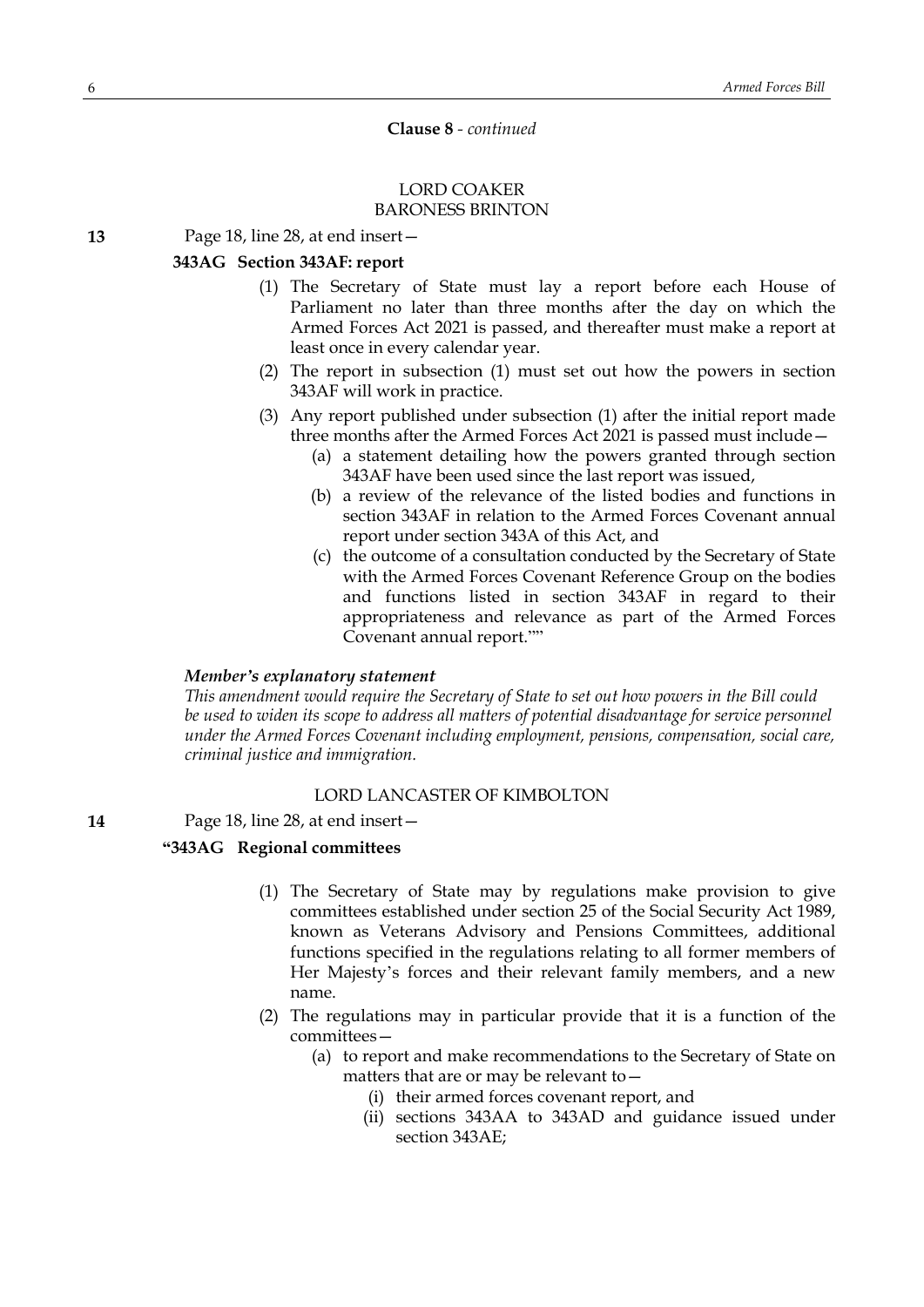#### **Clause 8** *- continued*

- (b) to provide a distinct, identifiable, and independent point of reference in their region for both the veteran community and all those supporting it;
- (c) to raise awareness of, and support the implementation of  $-$ 
	- (i) services provided to the veteran community alone or with others,
	- (ii) the Government's strategy for veterans, and
	- (iii) the terms of armed forces covenant;
- (d) to act as an advocate, promoter, facilitator, or communicator of services that are relevant to the veteran community;
- (e) to report and make representations and recommendations on existing or proposed services that are relevant to the veteran community."

#### *Member's explanatory statement*

*This amendment seeks to extend the statutory functions of Veterans Advisory and Pensions Committees (VAPCs), currently limited to functions relating to compensation schemes for veterans and their families (the War Pensions and the Armed Forces Compensation Schemes) to all aspects of veteran life.*

| 15 | Page 18, line 40, at end insert "or 343AG"                                                                                                                                                                                               |  |  |
|----|------------------------------------------------------------------------------------------------------------------------------------------------------------------------------------------------------------------------------------------|--|--|
|    | Clause 9                                                                                                                                                                                                                                 |  |  |
|    | <b>BARONESS GOLDIE</b>                                                                                                                                                                                                                   |  |  |
| 16 | Page 19, line 6, leave out paragraph (a) and insert-<br>"(a) omit "(a "full-time service commitment")";"                                                                                                                                 |  |  |
|    | Member's explanatory statement<br>This is one of several amendments in the name of Baroness Goldie which would clarify the<br>effect of provision made by Clause 9 about commitments under section 24 of the Reserve<br>Forces Act 1996. |  |  |
| 17 | Page 19, line 18, leave out "continuous service commitment" and insert "commitment"<br>under this section"                                                                                                                               |  |  |
|    | Member's explanatory statement<br>This is one of several amendments in the name of Baroness Goldie which would clarify the<br>effect of provision made by Clause 9 about commitments under section 24 of the Reserve<br>Forces Act 1996. |  |  |
| 18 | Page 19, line 25, leave out from "for" to end of line 26 and insert ""full-time service<br>commitment" substitute "commitment under this section";"                                                                                      |  |  |
|    | Member's explanatory statement<br>This is one of several amendments in the name of Baroness Goldie which would clarify the<br>effect of provision made by Clause 9 about commitments under section 24 of the Reserve                     |  |  |

*Forces Act 1996.*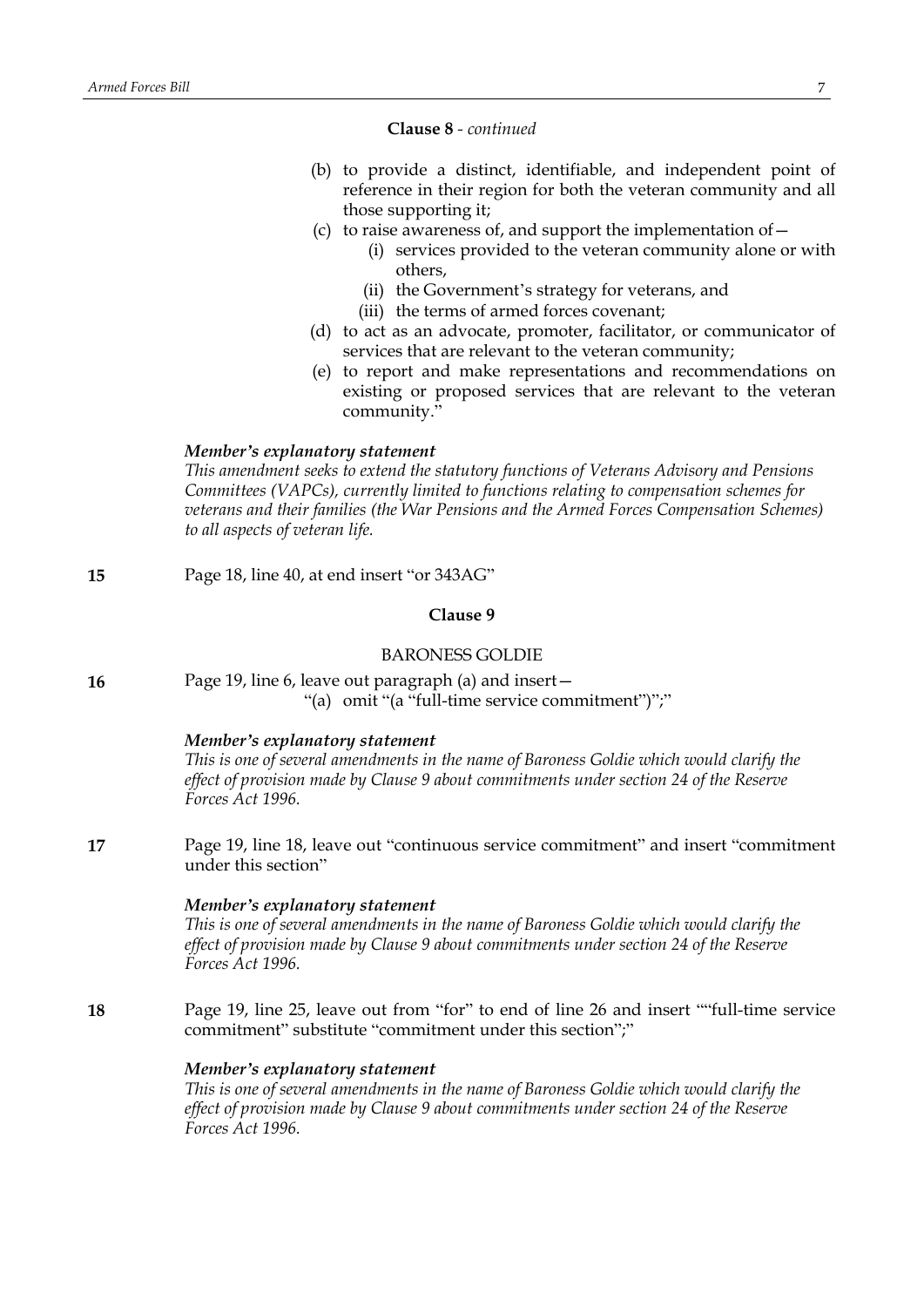**19** Page 19, line 34, leave out "continuous service commitment" and insert "commitment under this section"

#### *Member's explanatory statement*

*This is one of several amendments in the name of Baroness Goldie which would clarify the effect of provision made by Clause 9 about commitments under section 24 of the Reserve Forces Act 1996.*

**20** Page 19, line 37, leave out from "for" to end of line 38 and insert ""full-time service commitment" substitute "commitment under this section";"

#### *Member's explanatory statement*

*This is one of several amendments in the name of Baroness Goldie which would clarify the effect of provision made by Clause 9 about commitments under section 24 of the Reserve Forces Act 1996.*

**21** Page 20, line 1, leave out "continuous service commitment" and insert "commitment under this section"

# *Member's explanatory statement*

*This is one of several amendments in the name of Baroness Goldie which would clarify the effect of provision made by Clause 9 about commitments under section 24 of the Reserve Forces Act 1996.*

**22** Page 20, line 5, leave out "continuous service commitment" and insert "commitment under this section"

#### *Member's explanatory statement*

*This is one of several amendments in the name of Baroness Goldie which would clarify the effect of provision made by Clause 9 about commitments under section 24 of the Reserve Forces Act 1996.*

**23** Page 20, line 13, leave out "continuous service commitment" and insert "commitment under this section"

# *Member's explanatory statement*

*This is one of several amendments in the name of Baroness Goldie which would clarify the effect of provision in Clause 9 about commitments under section 24 of the Reserve Forces Act 1996.*

**24** Page 20, line 15, leave out "continuous service commitment" and insert "commitment under this section"

#### *Member's explanatory statement*

*This is one of several amendments in the name of Baroness Goldie which would clarify the effect of provision in Clause 9 about commitments under section 24 of the Reserve Forces Act 1996.*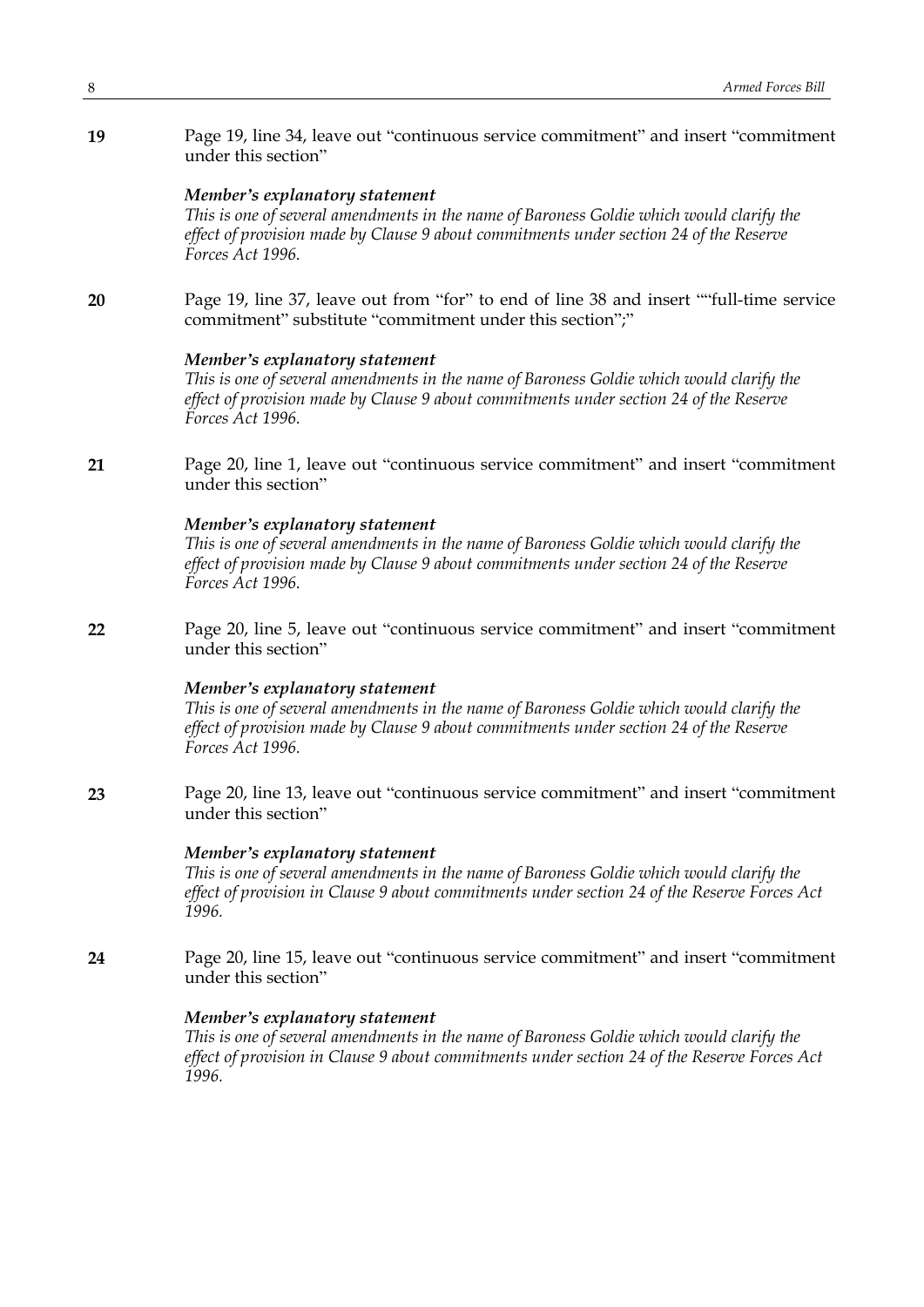# **Schedule 2**

|    | <b>BARONESS GOLDIE</b>                                                                                                                                                                                                                   |
|----|------------------------------------------------------------------------------------------------------------------------------------------------------------------------------------------------------------------------------------------|
| 25 | Page 42, line 9, leave out "continuous service" and insert "section 24"                                                                                                                                                                  |
|    | Member's explanatory statement<br>This is one of several amendments in the name of Baroness Goldie which would clarify the<br>effect of provision in Clause 9 about commitments under section 24 of the Reserve Forces Act<br>1996.      |
| 26 | Page 42, line 11, leave out "continuous service" and insert "section 24"                                                                                                                                                                 |
|    | Member's explanatory statement<br>This is one of several amendments in the name of Baroness Goldie which would clarify the<br>effect of provision in Clause 9 about commitments under section 24 of the Reserve Forces Act<br>1996.      |
| 27 | Page 42, line 13, leave out "continuous service" and insert "section 24"                                                                                                                                                                 |
|    | Member's explanatory statement<br>This is one of several amendments in the name of Baroness Goldie which would clarify the<br>effect of provision in Clause 9 about commitments under section 24 of the Reserve Forces Act<br>1996.      |
| 28 | Page 42, line 15, leave out sub-paragraph (2) and insert-<br>"(2) For subsection $(1)(a)$ substitute –<br>"(a) in service under section 24 commitments; or"."                                                                            |
|    | Member's explanatory statement<br>This is one of several amendments in the name of Baroness Goldie which would clarify the<br>effect of provision made by Clause 9 about commitments under section 24 of the Reserve<br>Forces Act 1996. |
| 29 | Page 42, line 17, leave out "continuous service" and insert "section 24"                                                                                                                                                                 |
|    | Member's explanatory statement<br>This is one of several amendments in the name of Baroness Goldie which would clarify the<br>effect of provision made by Clause 9 about commitments under section 24 of the Reserve<br>Forces Act 1996. |
| 30 | Page 42, line 19, leave out "continuous service" and insert "section 24"                                                                                                                                                                 |
|    | Member's explanatory statement<br>This is one of several amendments in the name of Baroness Goldie which would clarify the<br>effect of provision made by Clause 9 about commitments under section 24 of the Reserve<br>Forces Act 1996. |
| 31 | Page 42, line 23, leave out from "for" to end of line 24 and insert ""full-time service"                                                                                                                                                 |

substitute "section 24";"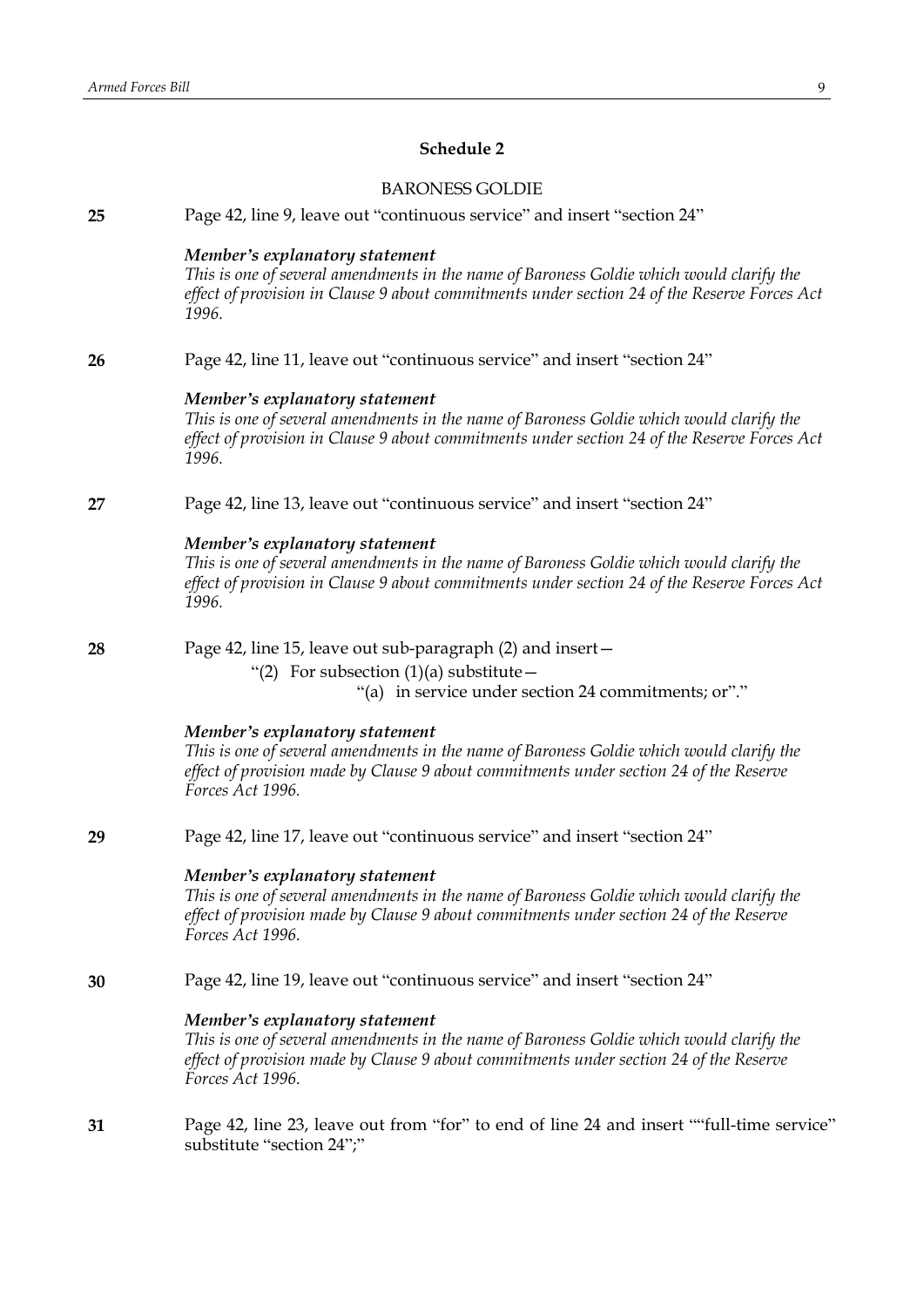# *Member's explanatory statement*

*This is one of several amendments in the name of Baroness Goldie which would clarify the effect of provision made by Clause 9 about commitments under section 24 of the Reserve Forces Act 1996.*

**32** Page 42, line 25, leave out from "for" to "and" in line 26 and insert ""full-time service", in the first place it occurs, substitute "section 24","

#### *Member's explanatory statement*

*This is one of several amendments in the name of Baroness Goldie which would clarify the effect of provision made by Clause 9 about commitments under section 24 of the Reserve Forces Act 1996.*

**33** Page 42, line 30, leave out "continuous service" and insert "section 24"

# *Member's explanatory statement*

*This is one of several amendments in the name of Baroness Goldie which would clarify the effect of provision made by Clause 9 about commitments under section 24 of the Reserve Forces Act 1996.*

**34** Page 42, line 33, leave out from "for" to end of line 34 and insert ""full-time service commitment" substitute "commitment under that section""

# *Member's explanatory statement*

*This is one of several amendments in the name of Baroness Goldie which would clarify the effect of provision made by Clause 9 about commitments under section 24 of the Reserve Forces Act 1996.*

**35** Page 43, line 3, leave out "continuous service commitment" and insert "commitment entered into under section 24 of the Reserve Forces Act 1996"

#### *Member's explanatory statement*

*This is one of several amendments in the name of Baroness Goldie which would clarify the effect of provision made by Clause 9 about commitments under section 24 of the Reserve Forces Act 1996.*

**36** Page 43, line 4, leave out paragraph (b) and insert— "(b) omit subsection (3)(d)."

### *Member's explanatory statement*

*This is one of several amendments in the name of Baroness Goldie which would clarify the effect of provision made by Clause 9 about commitments under section 24 of the Reserve Forces Act 1996.*

**37** Page 43, line 11, leave out paragraph (b)

#### *Member's explanatory statement*

*This is one of several amendments in the name of Baroness Goldie which would clarify the effect of provision made by Clause 9 about commitments under section 24 of the Reserve Forces Act 1996.*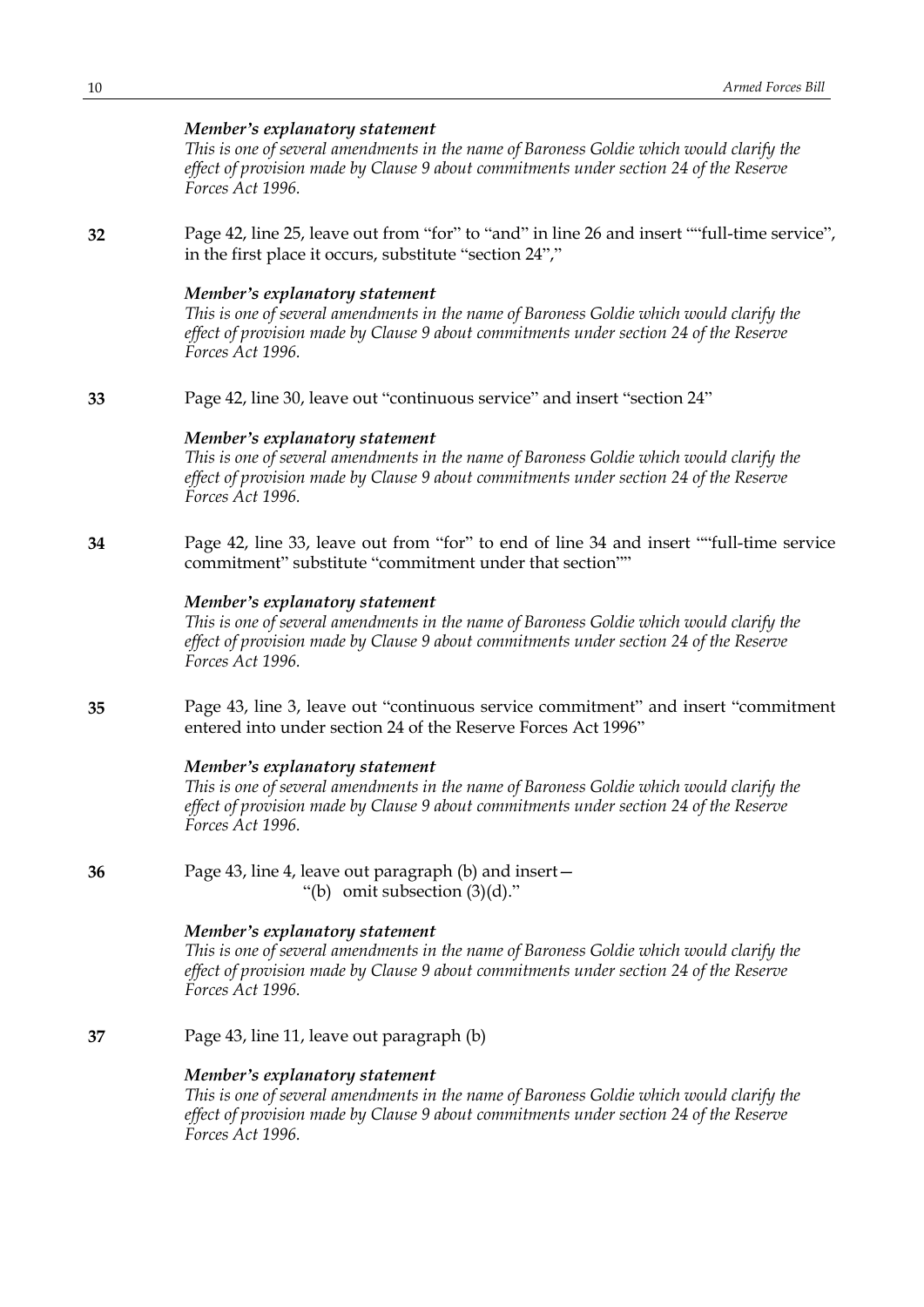# **Clause 11**

|                                                                                       | <b>BARONESS GOLDIE</b>                                                                                                                                                               |  |  |  |  |  |
|---------------------------------------------------------------------------------------|--------------------------------------------------------------------------------------------------------------------------------------------------------------------------------------|--|--|--|--|--|
| 38                                                                                    | Page 22, line 33, leave out "and service police forces," and insert ", service police<br>forces and the tri-service serious crime unit,"                                             |  |  |  |  |  |
|                                                                                       | Member's explanatory statement<br>This amendment would make consequential provision in connection with the new Clause<br>proposed by Baroness Goldie to be inserted after Clause 11. |  |  |  |  |  |
| 39                                                                                    | Page 23, line 26, leave out "and service police forces," and insert ", service police<br>forces and the tri-service serious crime unit,"                                             |  |  |  |  |  |
|                                                                                       | Member's explanatory statement<br>This amendment would make consequential provision in connection with the new Clause<br>proposed by Baroness Goldie to be inserted after Clause 11. |  |  |  |  |  |
| Page 23, line 37, leave out "service police force," and insert "relevant body,"<br>40 |                                                                                                                                                                                      |  |  |  |  |  |
|                                                                                       | Member's explanatory statement<br>This amendment would make consequential provision in connection with the new Clause<br>proposed by Baroness Goldie to be inserted after Clause 11. |  |  |  |  |  |
| 41                                                                                    | Page 23, line 39, at end insert-                                                                                                                                                     |  |  |  |  |  |
|                                                                                       | "(2) In subsection (1) "relevant body" means a service police force or the tri-<br>service serious crime unit."                                                                      |  |  |  |  |  |
|                                                                                       | Member's explanatory statement<br>This amendment would make consequential provision in connection with the new Clause<br>proposed by Baroness Goldie to be inserted after Clause 11. |  |  |  |  |  |
| <b>After Clause 11</b>                                                                |                                                                                                                                                                                      |  |  |  |  |  |
|                                                                                       | <b>BARONESS GOLDIE</b>                                                                                                                                                               |  |  |  |  |  |
| 42                                                                                    | Insert the following new Clause-                                                                                                                                                     |  |  |  |  |  |
|                                                                                       | "Framework for establishment of tri-service serious crime unit                                                                                                                       |  |  |  |  |  |

- (1) The Armed Forces Act 2006 is amended as follows.
- (2) In section 365A (Provost Marshals: appointment), in subsection (1), after "force" insert ", or to be Provost Marshal for serious crime,".
- (3) In section 115A (Provost Marshal's duty in relation to independence of investigations)—
	- (a) in subsection (1), for "This section" substitute "Subsection (2)";
	- (b) after subsection (2) insert—
		- "(2A) The Provost Marshal for serious crime has a duty, owed to the Defence Council, to seek to ensure that all investigations carried out by the tri-service serious crime unit are free from improper interference.";
	- (c) in subsection (3), at the end insert "or (as the case may be) the unit."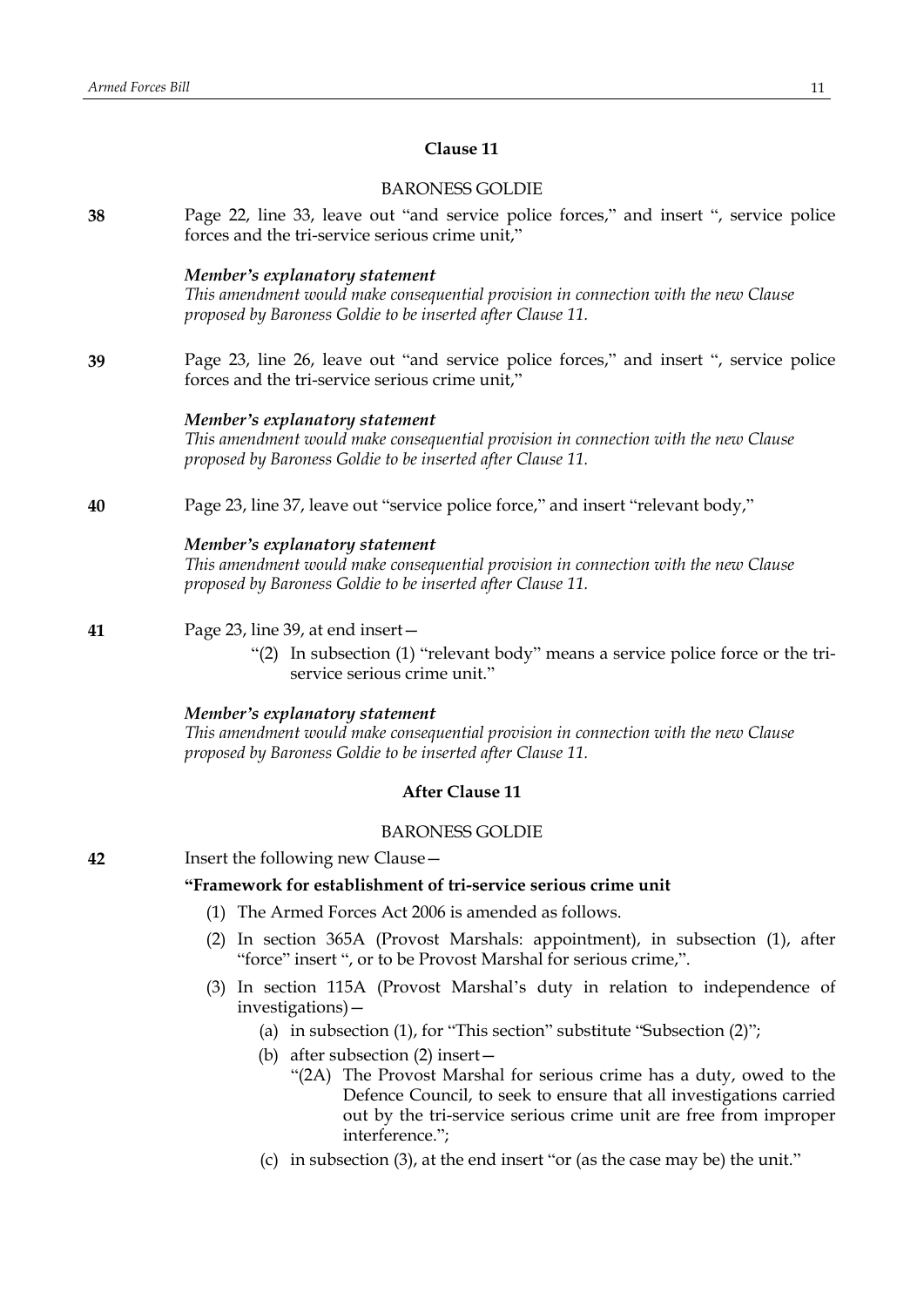## **After Clause 11** *- continued*

- (4) In section 375 (definitions relating to police forces)—
	- (a) in the heading, after "to" insert "the service police and other";
	- (b) after subsection (1) insert—
		- "(1A) In this Act the "tri-service serious crime unit" means a unit under the direction of the Provost Marshal for serious crime, each member of which is a member of a service police force."
- (5) Schedule (*Tri-service serious crime unit)* makes further provision about the triservice serious crime unit and the Provost Marshal for serious crime.
- (6) The Secretary of State may by regulations made by statutory instrument make such provision amending or revoking any provision of subordinate legislation made before the passing of this Act as appears to the Secretary of State to be appropriate in consequence of any provision of this section or Schedule (*Triservice serious crime unit).*
- (7) Regulations under subsection (6) may include transitional provisions or savings.
- (8) A statutory instrument containing regulations under subsection (6) is subject to annulment in pursuance of a resolution of either House of Parliament.
- (9) In subsection (6)"subordinate legislation" means—
	- (a) subordinate legislation within the meaning of the Interpretation Act 1978;
	- (b) an instrument made under an Act of the Scottish Parliament, or
	- (c) an instrument made under Northern Ireland legislation."

#### *Member's explanatory statement*

*This amendment and the amendment in the name of Baroness Goldie to insert a new Schedule after Schedule 4 would make provision in connection with the establishment of a tri-service serious crime unit and with regard to the functions of the Provost Marshal for serious crime who is to be the head of that unit.*

> LORD COAKER LORD ROBERTSON OF PORT ELLEN LORD THOMAS OF CWMGIEDD LORD THOMAS OF GRESFORD *As an amendment to Amendment 42*

**43★** In subsection (3)(b), in inserted subsection (2A), leave out from "Council," to end of subsection (2A) and insert "to ensure all investigations are operationally independent from the military chain of command.";

*As an amendment to Amendment 42*

- **44★** After subsection (4) insert—
	- "(4A) The tri-service serious crime unit must contain a victim and witness care unit, funding for which is to be made available by the Secretary of State.
		- (4B) The Deputy Provost Marshal for serious crime must be a civilian appointment.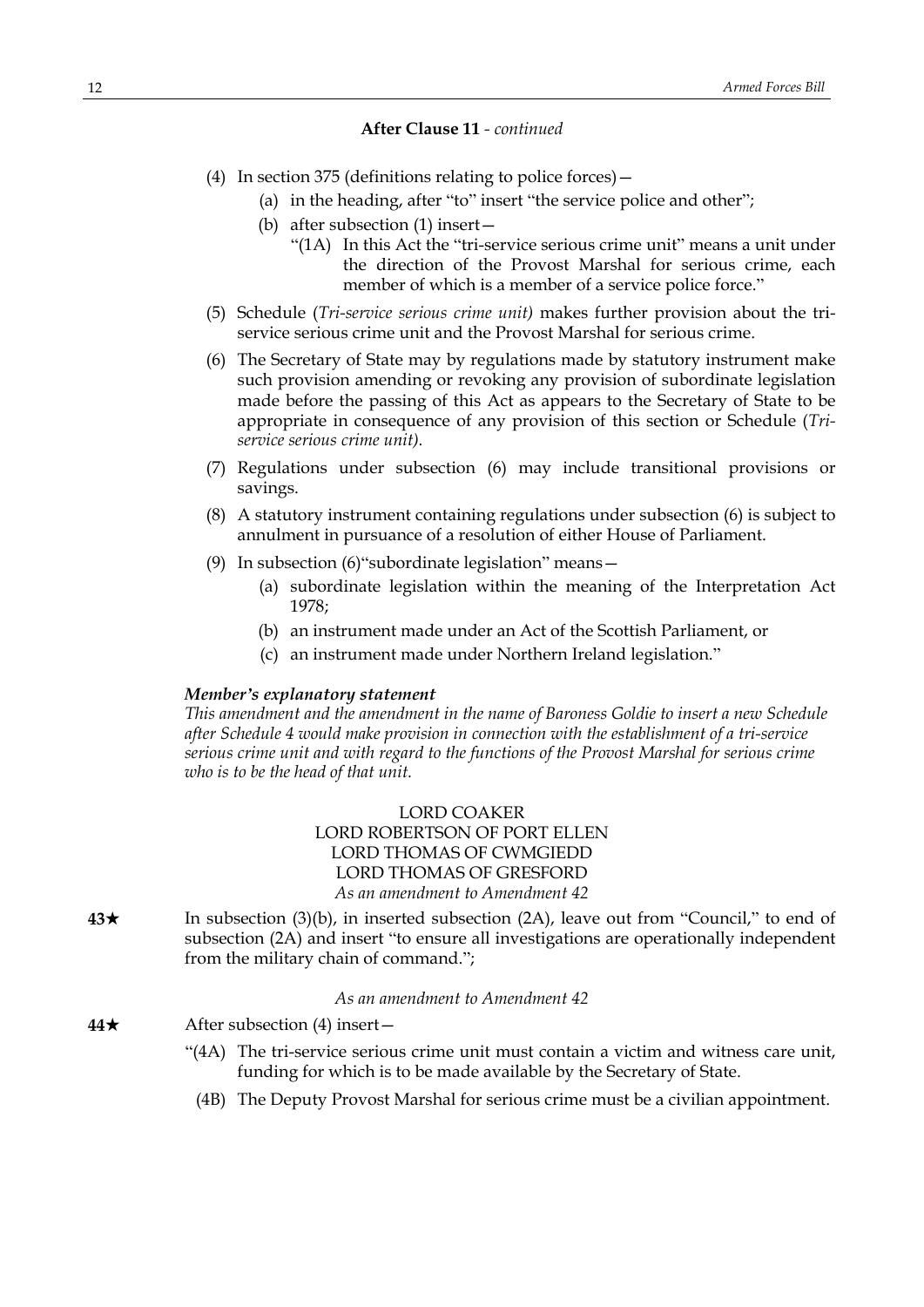#### **After Clause 11** *- continued*

- (4C) The Provost Marshal for Serious Crime must produce a report annually to the Minister chairing the Service Justice Board, who must arrange for the report to be laid before Parliament.
- (4D) Before the tri-service serious crime unit is established, a Strategic Policing Board, consisting of a Non-Executive Director (who is also a member of the Service Justice Executive Group), a retired Chief Constable, a recently retired senior military officer, and a retired Judge, must be established to provide assurance and governance of the Provost Marshal for Serious Crime and the Defence Serious Crime Unit.
- (4E) The tri-service serious crime unit must be established by 1 April 2022.
- (4F) By 1 July 2022, the Provost Marshal for Serious Crime, Director of Service Prosecutions and Judge Advocate General must have agreed protocols on fatalities and ill treatment cases."

#### **After Schedule 4**

# BARONESS GOLDIE

**45** Insert the following new Schedule—

"TRI-SERVICE SERIOUS CRIME UNIT

*Police and Criminal Evidence Act 1984 (c. 60)*

- 1 (1) Section 63A of the Police and Criminal Evidence Act 1984 (fingerprints and samples: supplementary provision) is amended as follows.
	- (2) In subsection  $(1A)$ 
		- (a) after paragraph (b) insert—

"(ba) the tri-service serious crime unit;";

- (b) in paragraph  $(d)$ , for " $(c)$ " substitute " $(ba)$ ".
- (3) After subsection (1B) insert—
	- "(1BA) In subsection (1A)"tri-service serious crime unit" means the unit described in section 375(1A) of the Armed Forces Act 2006."

*Police and Criminal Evidence (Northern Ireland) Order 1989 (S.I. 1989/1341 (N.I. 12))*

- 2 (1) Article 63A of the Police and Criminal Evidence (Northern Ireland) Order 1989 (fingerprints and samples: supplementary provision) is amended as follows.
	- (2) In paragraph  $(1A)$  -
		- (a) after sub-paragraph (b) insert—

"(ba) the tri-service serious crime unit;";

- (b) in sub-paragraph (c), for "or (b)" substitute "to (ba)".
- (3) After paragraph (1B) insert—
	- "(1BA) In paragraph (1A)"tri-service serious crime unit" means the unit described in section 375(1A) of the Armed Forces Act 2006."

*Criminal Appeal Act 1995 (c. 35)*

- 3 The Criminal Appeal Act 1995 is amended as follows.
- 4 (1) Section 19 (power to require appointment of investigating officers) is amended as follows.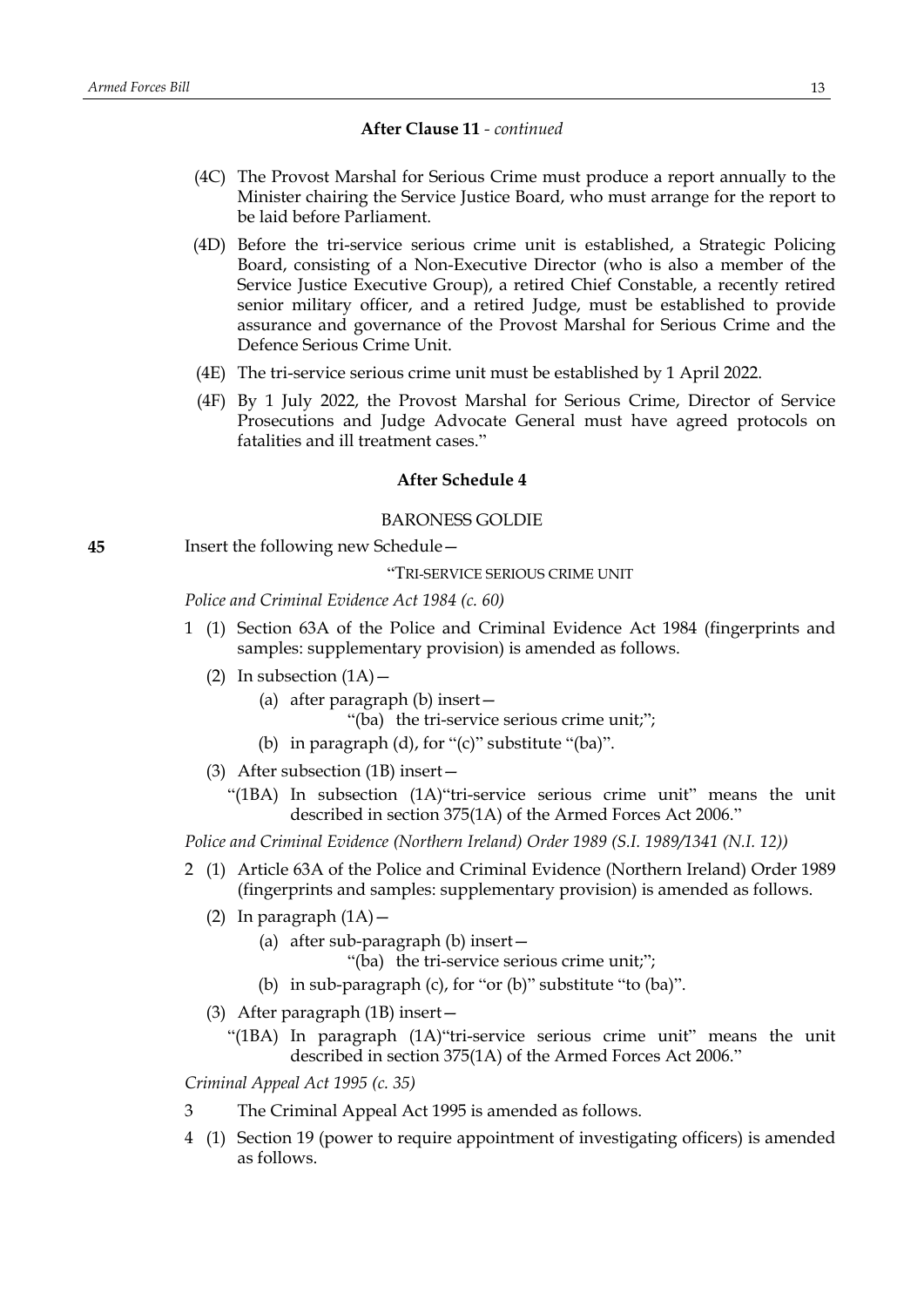- (2) After subsection (2) insert—
	- "(2A) Where the Commission has power to impose a requirement under paragraph (a) of subsection (2) and the public body referred to in that paragraph is mentioned in section 22(4A), that power includes power to impose the requirement on the Provost Marshal for serious crime (instead of the person who is the appropriate person in relation to the public body)."
- (3) In subsection  $(4)(b)$ , for the words from "either" to the end substitute "in a body selected by the chief officer which is—
	- (i) another police force,
	- (ii) a service police force, or
	- (iii) the tri-service serious crime unit."
- (4) In subsection  $(4A)$ 
	- (a) in the words before paragraph (a), for "a Provost Marshal" substitute "the Provost Marshal of a service police force";
	- (b) in paragraph (a), for the words from "the" to "Marshal" substitute "that service police force";
	- (c) for paragraph (b) substitute—
		- "(b) a requirement to appoint a person serving in a body selected by the Provost Marshal which is—
			- (i) a police force,
			- (ii) another service police force, or
			- (iii) the tri-service serious crime unit."
- (5) After subsection (4A) insert—
	- "(4B) A requirement under this section imposed on the Provost Marshal for serious crime may be–
		- (a) a requirement to appoint a person serving in the tri- service serious crime unit, or
		- (b) a requirement to appoint a person serving either in a police force selected by the Provost Marshal or in a service police force selected by the Provost Marshal."
- (6) In subsection (5), for paragraph (b) substitute  $-$ 
	- "(b) a requirement to appoint a person serving in a body selected by the appropriate person which is—
		- (i) a police force, a service police force or the tri- service serious crime unit, or
		- (ii) a public body (not falling within sub-paragraph (i)) having functions which consist of or include the investigation of offences."
- (7) In subsection  $(6)$ 
	- (a) in paragraph (b), for the words from "a police" to "body" substitute "a body mentioned in subsection  $(4)(b)$ ,  $(4A)(b)$ ,  $(4B)(b)$  or  $(5)(b)$ ";
	- (b) in the words after paragraph (b), after "(4A)" insert ", (4B)".
- (8) In subsection  $(7)$ 
	- (a) in the words before paragraph (a), after "body" insert "or by the Provost Marshal for serious crime";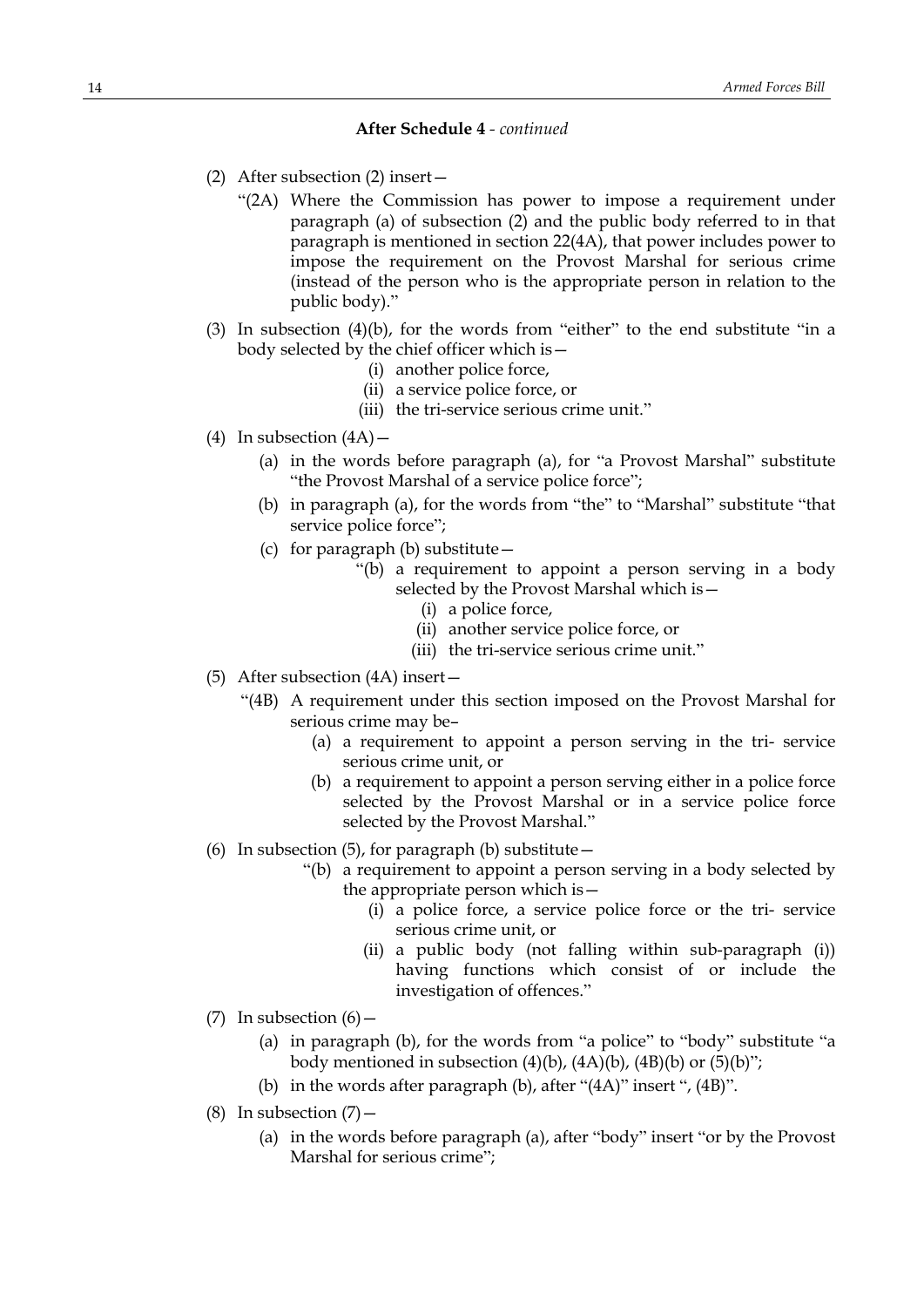- (b) in paragraph (a), after "body" insert "or (as the case requires) the Provost Marshal for serious crime".
- (9) After subsection (7) insert—
	- "(8) In this section "tri-service serious crime unit" means the unit described in section 375(1A) of the Armed Forces Act 2006."
- 5 In section 20 (inquiries by investigating officers), after subsection (2) insert—
	- "(2A) In the application of subsection (2) in relation to an investigating officer who is serving in a public body mentioned in section  $22(4A)$ , the reference in subsection (2) to the person who is the appropriate person in relation to that public body is to be read as including (so far as necessary) a reference to the Provost Marshal for serious crime."

*Police Act 1997 (c. 50)*

- 6 The Police Act 1997 is amended as follows.
- 7 (1) Section 93 (authorisation to interfere with property etc) is amended as follows.
	- (2) In subsection (3), after paragraph (aa) insert—
		- "(aaa) if the authorising officer is within subsection (5)(eda), by a member of the tri-service serious crime unit;".
	- (3) In subsection (5), after paragraph (ed) insert— "(eda) the Provost Marshal for serious crime;".
	- (4) In subsection (6A), in the words before paragraph (a), for "or (ed)" substitute ", (ed) or (eda)".
- 8 In section 94 (authorisations given in absence of authorising officer), in subsection (2), after paragraph (dc) insert—
	- "(dca) where the authorising officer is within paragraph (eda) of that subsection, by a person holding the position of deputy Provost Marshal in the tri-service serious crime unit;".
- 9 In section 108 (interpretation of Part 3), in subsection (1), at the appropriate place insert—

""tri-service serious crime unit" means the unit described in section 375(1A) of the Armed Forces Act 2006;".

- 10 In section 113B (enhanced criminal record certificates), in subsection (11), after paragraph (b) insert—
	- "(ba) the tri-service serious crime unit (and for this purpose a reference to the chief officer of a police force must be taken to be a reference to the Provost Marshal for serious crime);".
- 11 In section 126 (interpretation of Part 5), in subsection (1), at the appropriate place insert—
	- ""tri-service serious crime unit" means the unit described in section 375(1A) of the Armed Forces Act 2006."

*Terrorism Act 2000 (c. 11)*

12 In Schedule 8 to the Terrorism Act 2000 (detention), in paragraph 20J, in the definition of "police force", after paragraph (l) insert—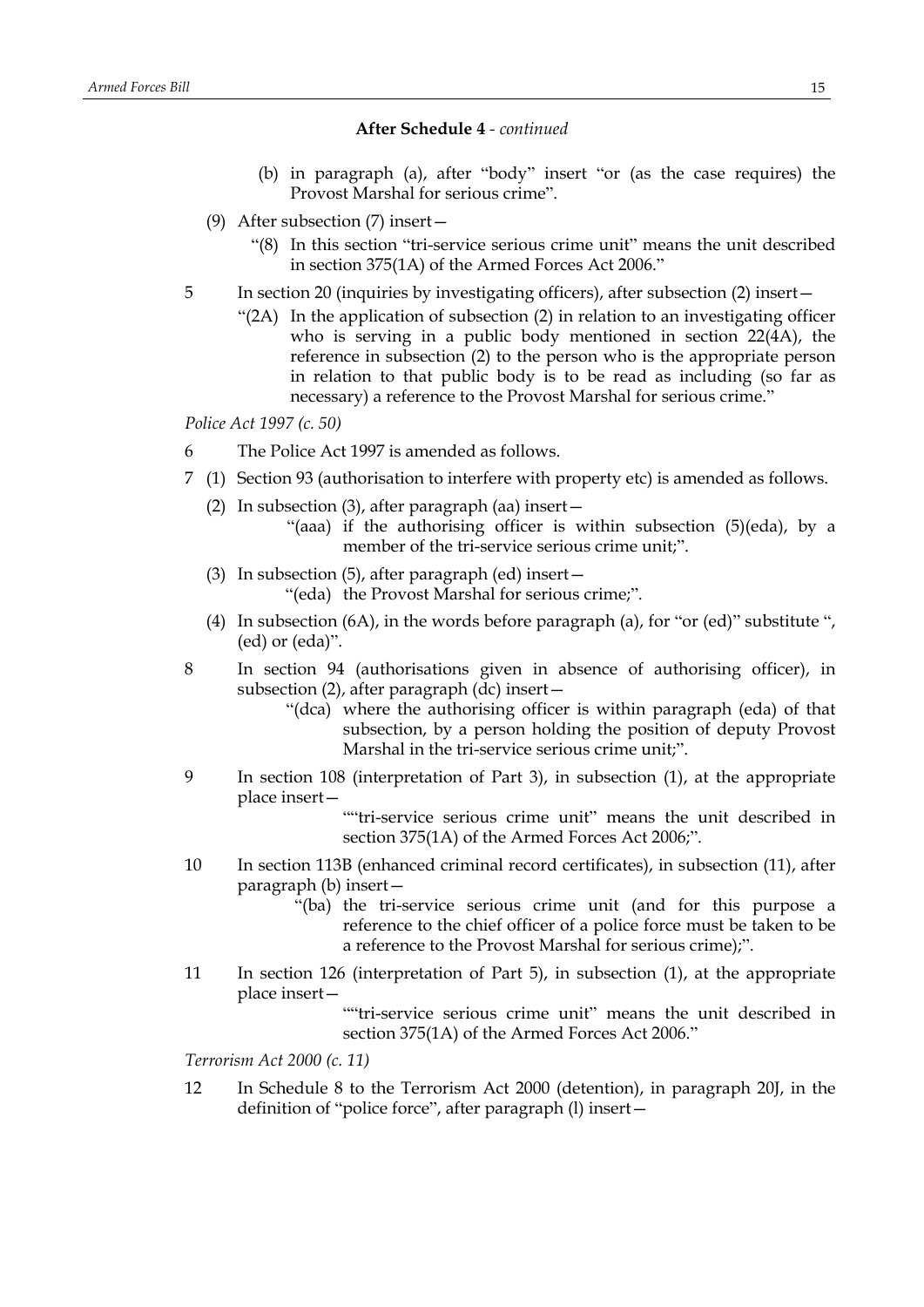"and references to a police force are to be read as including the triservice serious crime unit (as described in section 375(1A) of the Armed Forces Act 2006);".

*Regulation of Investigatory Powers Act 2000 (c. 23)*

- 13 The Regulation of Investigatory Powers Act 2000 is amended as follows.
- 14 In section 32 (authorisation of intrusive surveillance), in subsection (6), after paragraph (i) insert—
	- "(ia) the Provost Marshal for serious crime;".
- 15 (1) Section 33 (rules for grant of authorisations) is amended as follows.
	- (2) After subsection (1) insert—
		- "(1ZZA) A person who is a designated person for the purposes of section 28, 29 or 29B by reference to the person's office, rank or position with the triservice serious crime unit must not grant an authorisation under that section except on an application made by a member of that unit."
	- (3) After subsection (3) insert—
	- "(3ZZA) The Provost Marshal for serious crime must not grant an authorisation for the carrying out of intrusive surveillance except—
		- (a) on an application made by a member of the tri-service serious crime unit; and
		- (b) in the case of an authorisation for the carrying out of intrusive surveillance in relation to any residential premises, where those premises are in the area of operation of a police force mentioned in subsection  $(6)(d)$ ."
- 16 (1) Section 34 (grant of authorisations in the senior officer's absence) is amended as follows.
	- (2) In subsection (1)(a), for "force," substitute "force (other than a member of the tri-service serious crime unit), a member of the tri-service serious crime unit,".
	- (3) In subsection (2)(a), after "as the case may be, as" insert "Provost Marshal for serious crime or".
	- (4) In subsection (4), after paragraph (h) insert—
		- "(ha) a person is entitled to act for the Provost Marshal for serious crime if the person holds the position of deputy Provost Marshal in the tri-service serious crime unit;".
- 17 (1) Section 35 (notification of authorisations for intrusive surveillance) is amended as follows.
	- (2) In subsection (1), after "police," insert "tri-service serious crime unit,".
	- (3) In subsection  $(10)$ 
		- (a) in the words before paragraph (a), after "police," insert "tri- service serious crime unit,";
		- (b) after paragraph (a) insert— "(aa) the Provost Marshal for serious crime;";
		- (c) in paragraph (c), after "(a)" insert "or for a person falling within paragraph (aa)".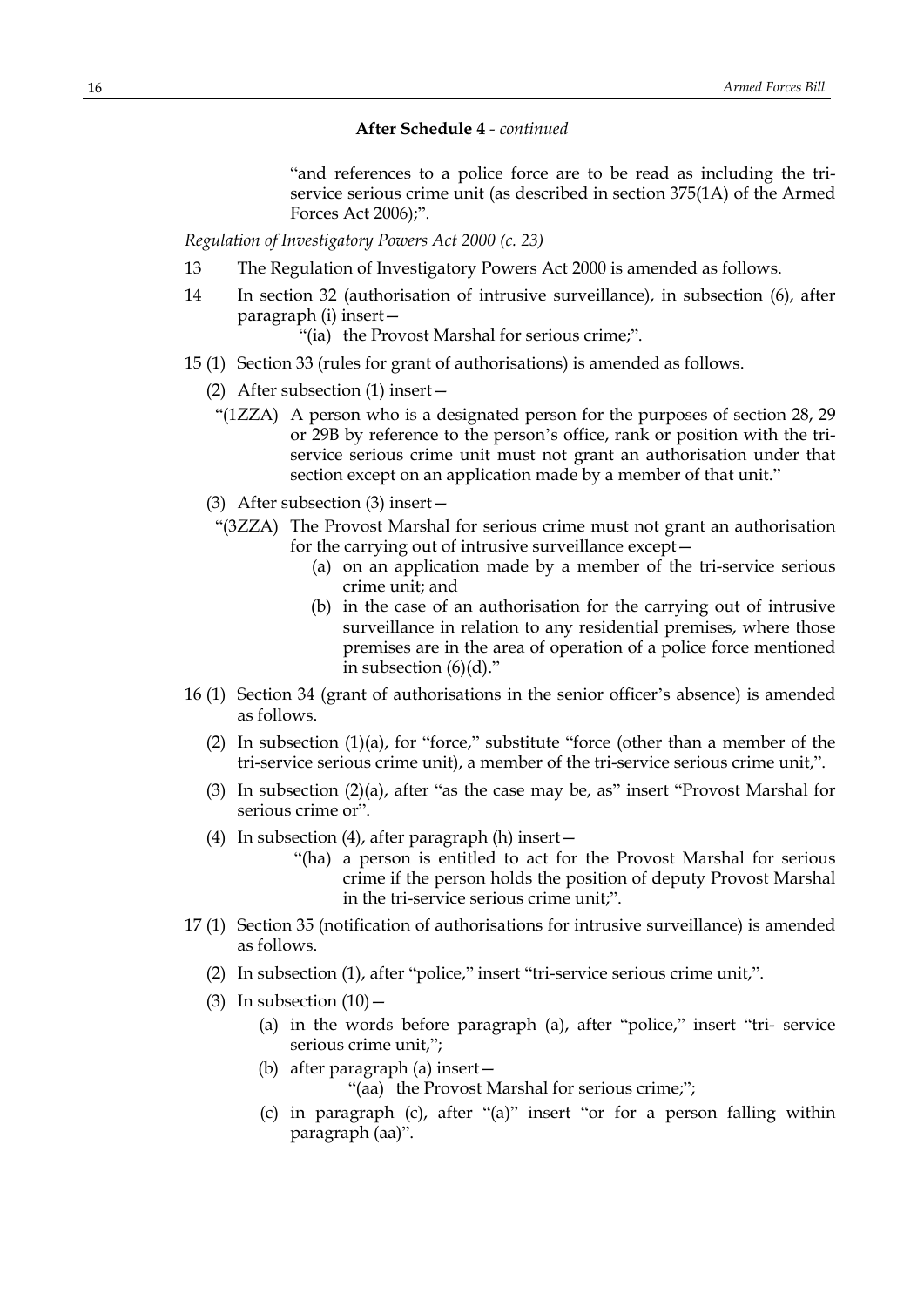- 18 (1) Section 36 (approval required for authorisations to take effect) is amended as follows.
	- (2) In subsection (1), after paragraph (a) insert—

"(aa) a member of the tri-service serious crime unit;".

- (3) In subsection  $(6)$ 
	- (a) after paragraph (a) insert—
		- "(aa) where the authorisation was granted by the Provost Marshal for serious crime or a person entitled to act for the Provost Marshal for serious crime by virtue of section 34(4)(ha), that Provost Marshal;";
	- (b) in paragraph  $(f)$ , for "(a) to  $(i)$ " substitute "(a) to  $(h)$  or  $(i)$ ".
- 19 In section 41 (Secretary of State authorisations), in subsection (7), at the end insert "or is a member of the tri-service serious crime unit".
- 20 In section 56(1)(interpretation of Part 3), in the definition of "chief officer of police", after paragraph (h) insert—
	- "(ha) the Provost Marshal for serious crime;".
- 21 (1) Section 81 (general interpretation) is amended as follows.
	- (2) In subsection (1), at the appropriate place insert—

""tri-service serious crime unit" means the unit described in section 375(1A) of the Armed Forces Act 2006;".

- (3) In subsection (6)(b), for the words from "serving" to the end substitute "serving—
	- (i) with that force,
	- (ii) with another of those police forces, or
	- (iii) with the tri-service serious crime unit."
- 22 In Schedule 1 (regulation of relevant public authorities), after paragraph A1 insert—

"A1A The tri-service serious crime unit."

*Sexual Offences Act 2003 (c. 42)*

23 Section 137 of the Sexual Offences Act 2003 (service courts), in subsection (4), at the appropriate place insert—

> ""Provost Marshal" means the Provost Marshal of a service police force or the Provost Marshal for serious crime;".

*Armed Forces Act 2006 (c. 52)*

- 24 The Armed Forces Act 2006 is amended as follows.
- 25 (1) Section 93C (preliminary impairment test) is amended as follows.
	- (2) In subsection (4), for the words from "means" to the end substitute "means—
		- (a) the Provost Marshals of each of the service police forces, and
		- (b) the Provost Marshal for serious crime."
	- (3) In subsection (6), at the end insert "or the Provost Marshal for serious crime".
- 26 In section 113 (CO to ensure service police aware of possibility serious offence committed), in subsection (1), after "police force" insert "or the tri-service serious crime unit".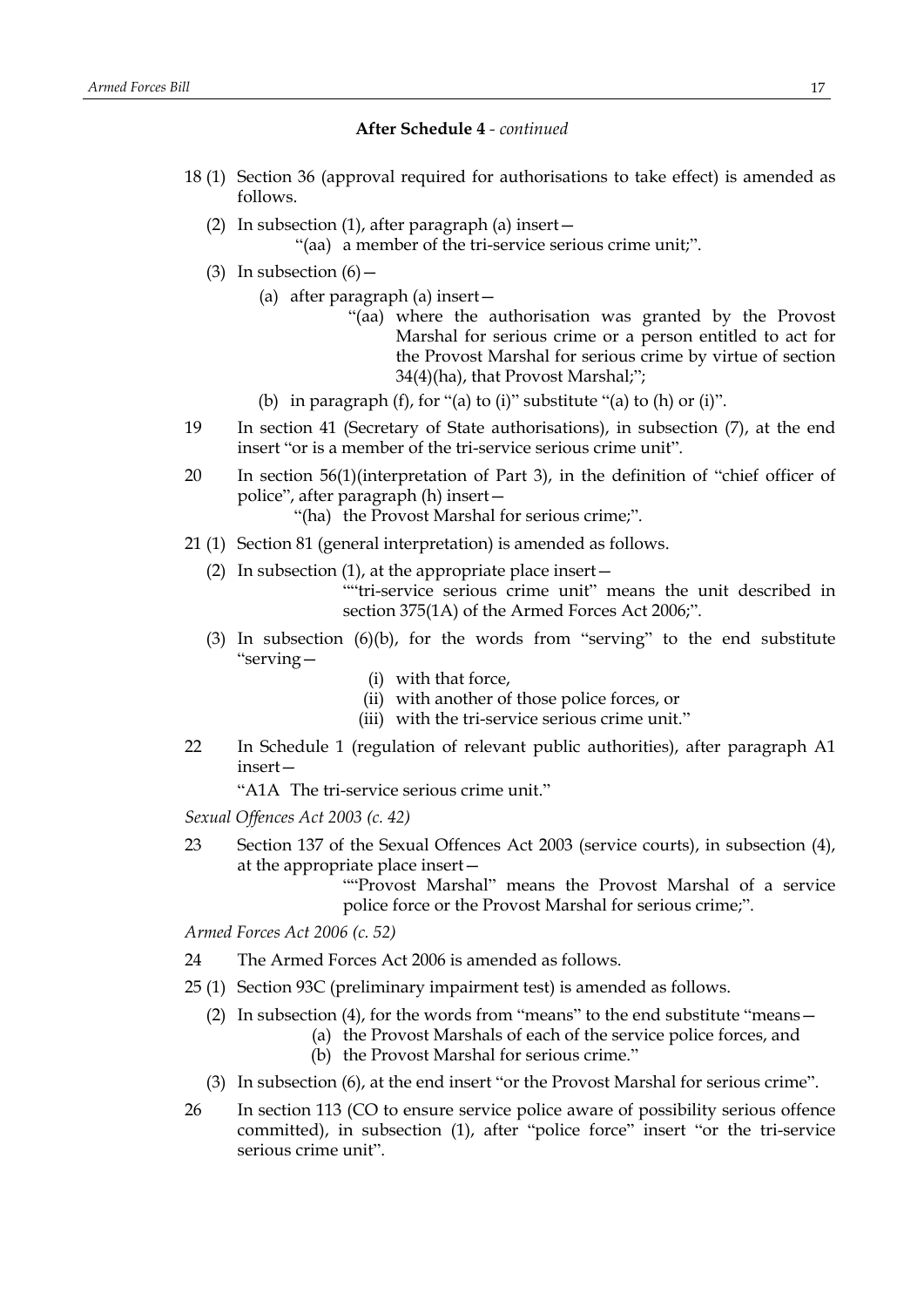- 27 In section 114 (CO to ensure service police aware of certain circumstances), in subsection (1), after "police force" insert "or the tri- service serious crime unit".
- 28 In section 115 (duty of CO with respect to investigation of service offences), in subsections  $(1)(b)$  and  $(4)(b)$ , after "police force" insert "or the tri-service serious crime unit".
- 29 In section 116 (referral of case following investigation by service or civilian police), in subsection (1), after "service police force" (in each place it occurs) insert "or the tri-service serious crime unit".
- 30 In section 119 (circumstances in which CO has power to charge etc), in subsection (3)(b), after "force" insert "or the tri-service serious crime unit".
- 31 In section 321A (inspection of service police investigations), at the end insert—
	- "(5) For the purposes of this section the tri-service serious crime unit is to be regarded as a service police force."
- 32 In section 374 (definitions applying for purposes of whole Act), at the appropriate place insert—

""tri-service serious crime unit" means the unit described in section 375(1A);".

*Counter-Terrorism Act 2008 (c. 28)*

- 33 In section 18E of the Counter-Terrorism Act 2008 (sections 18 to 18E: supplementary provisions) subsection (1) is amended as follows.
- 34 In the definition of "law enforcement authority", after paragraph (a) insert— "(aa) the tri-service serious crime unit,".
- 35 In the definition of "the responsible officer", after paragraph (d) insert—
	- "(da) in relation to material obtained or acquired by the tri- service serious crime unit, the Provost Marshal for serious crime;".
- 36 At the appropriate place insert—

""tri-service serious crime unit" means the unit described in section 375(1A) of the Armed Forces Act 2006."

*Coroners and Justice Act 2009 (c. 25)*

- 37 The Coroners and Justice Act 2009 is amended as follows.
- 38 In section 47 (interested person), in subsection (2)(j), at the end insert "of a service police force or of the tri-service serious crime unit".
- 39 In section 48 (interpretation: general), in subsection (1), at the appropriate place insert—

""tri-service serious crime unit" means the unit described in section 375(1A) of the Armed Forces Act 2006."

- 40 In Schedule 1 (duty or power to suspend investigations), in paragraph 1(3), after "Provost Marshal" insert "of a service police force, the Provost Marshal for serious crime".
- 41 In Schedule 7 (allowances, fees and expenses), in paragraph 5(2)(a), for "or a member of a police force," substitute "member of a police force or member of the tri-service serious crime unit,".

*Terrorism Prevention and Investigation Measures Act 2011 (c. 23)*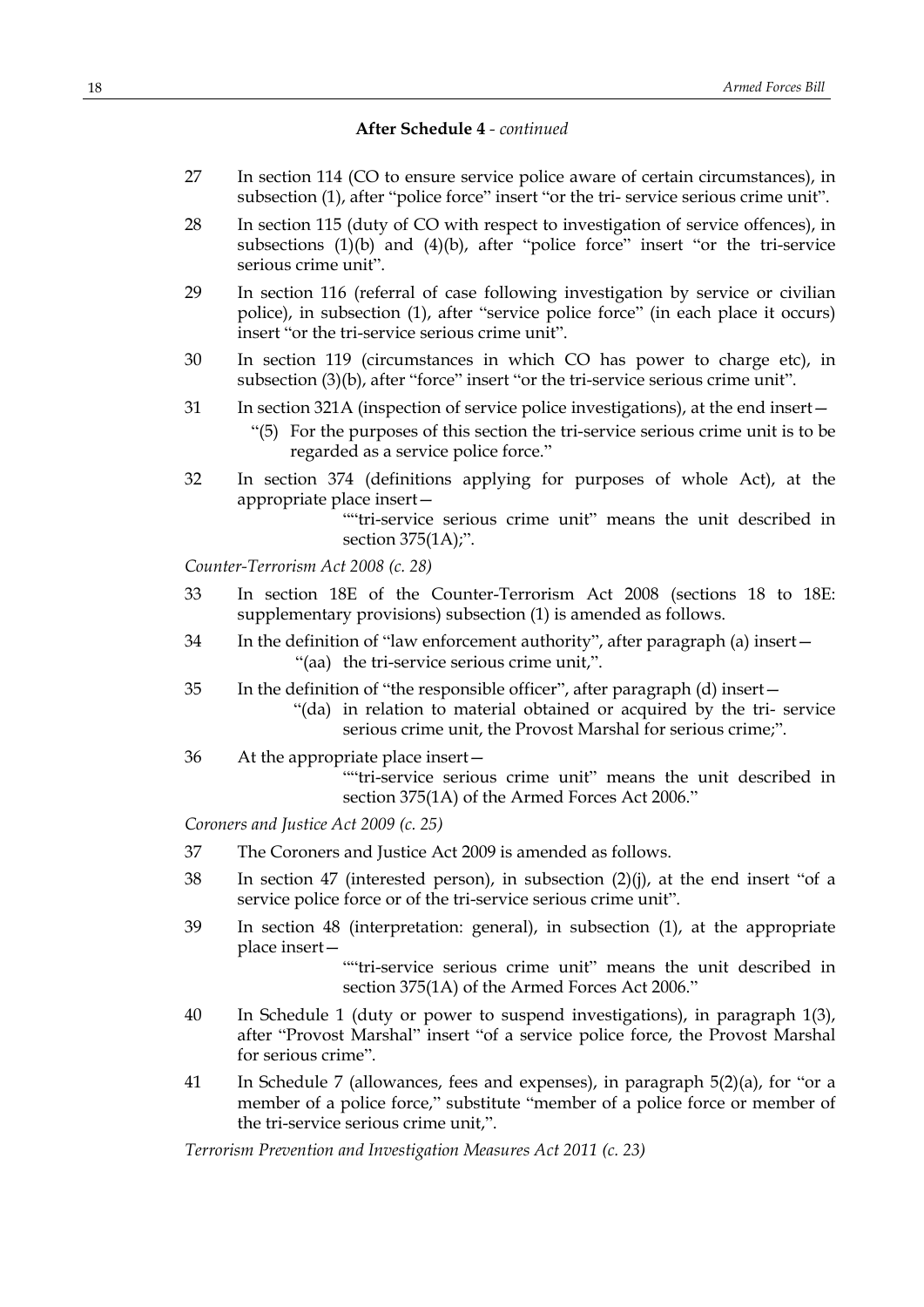- 42 In Schedule 6 to the Terrorism Prevention and Investigation Measures Act 2011 (fingerprints and samples), in paragraph 14—
	- (a) in the definition of "police force", after paragraph (l) insert—
		- "and references to a police force are to be read as including the tri-service serious crime unit;";
	- (b) at the appropriate place insert— ""tri-service serious crime unit" means the unit described in section 375(1A) of the Armed Forces Act 2006."

*Investigatory Powers Act 2016 (c. 25)*

- 43 The Investigatory Powers Act 2016 is amended as follows.
- 44 In section 56 (exclusion of matters from legal proceedings etc), in subsection (3)(d), at the end insert "or the tri-service serious crime unit".
- 45 In section 57 (duty not to make unauthorised disclosures), in subsection  $(3)(c)$ , at the end insert "or the tri-service serious crime unit".
- 46 In section 263 (general definitions), in subsection (1), at the appropriate place insert—

""tri-service serious crime unit" means the unit described in section 375(1A) of the Armed Forces Act 2006,".

47 In Schedule 4 (relevant public authorities and designated senior officers etc.), in the table in Part 1, after the entry relating to the Royal Air Force Police insert—

| "Tri-service | $60A(7)(a)$ ,     | Lieutenant    | Entity data | $(61(7)(a)$ and $(61A(7)(a))$ |             |
|--------------|-------------------|---------------|-------------|-------------------------------|-------------|
| serious      | $(b)$ , $(c)$ and | Commander     |             | (c)                           | and $(c)$   |
| crime unit   | (e)               |               |             |                               |             |
|              |                   | Major         | Entity data | $61(7)(a)$ and $(61A(7)(a))$  |             |
|              |                   |               |             | (c)                           | and $(c)$   |
|              |                   | Squadron      | Entity data | $61(7)(a)$ and $(61A(7)(a))$  |             |
|              |                   | leader        |             | (c)                           | and $(c)$   |
|              |                   | Commander All |             | $61(7)(a)$ and $(61A(7)(a))$  |             |
|              |                   |               |             | (c)                           | and $(c)$   |
|              |                   | Lieutenant    | All         | $61(7)(a)$ and $61A(7)(a)$    |             |
|              |                   | colonel       |             | (c)                           | and $(c)$   |
|              |                   | Wing          | All         | $61(7)(a)$ and $61A(7)(a)$    |             |
|              |                   | commander     |             | (c)                           | and $(c)$ " |

48 In Part 1 of the table in Schedule 6 (issue of warrants under section 106 etc), after the entry relating to the Provost Marshal of the Royal Air Force Police insert—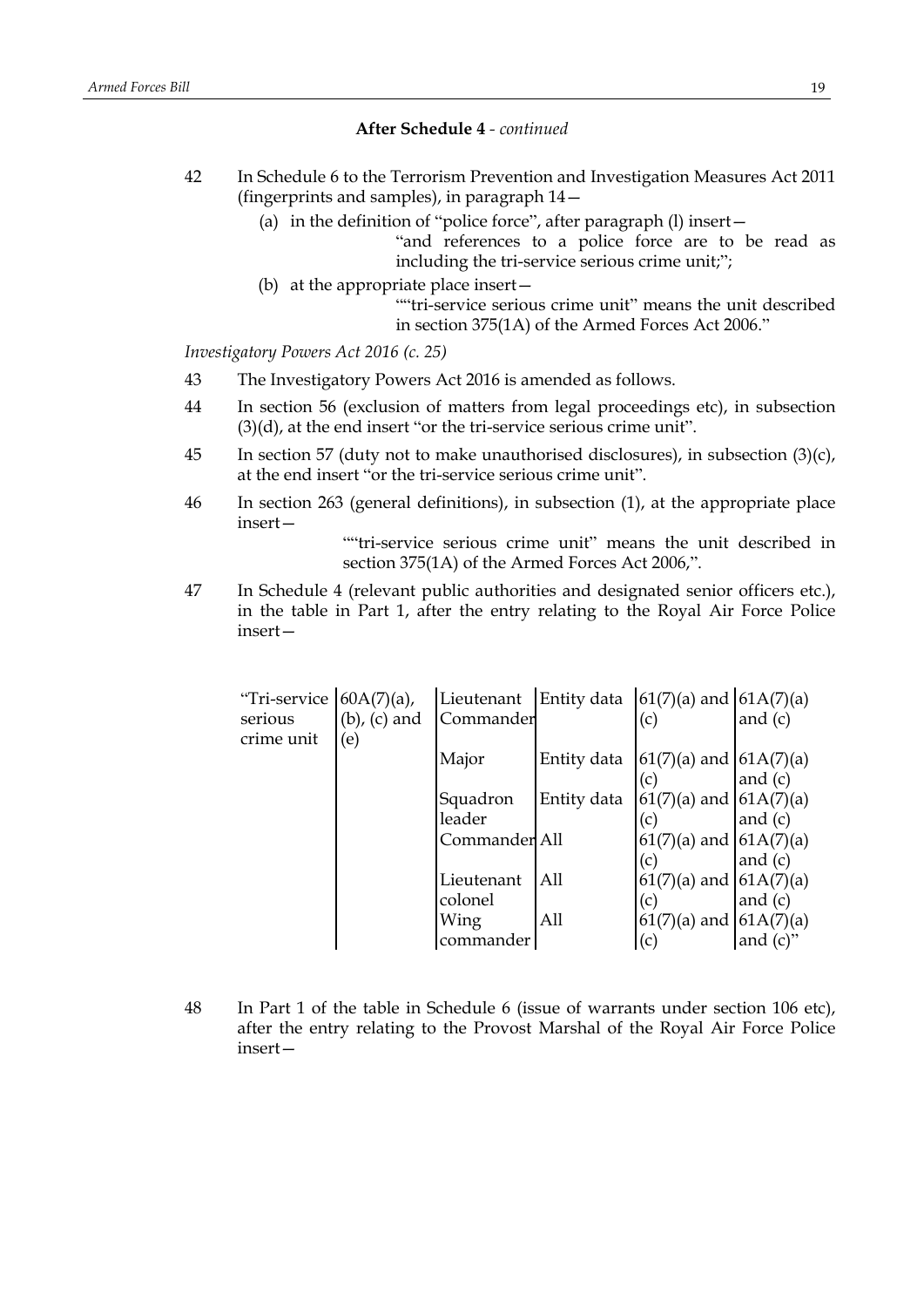| "The Provost Marshal for A person holding the |                           | A member of the tri-  |
|-----------------------------------------------|---------------------------|-----------------------|
| serious crime.                                | position of deputy        | service serious crime |
|                                               | Provost Marshal in the    | unit."                |
|                                               | tri-service serious crime |                       |
|                                               | Iunit.                    |                       |

*Data Protection Act 2018 (c. 12)*

49 In Schedule 7 to the Data Protection Act 2018 (competent authorities), after paragraph 15 insert—

"15A The Provost Marshal for serious crime."

*Counter-Terrorism and Border Security Act 2019 (c. 3)*

- 50 In Schedule 3 to the Counter-Terrorism and Border Security Act 2019 (border security), in paragraph 51—
	- (a) in the definition of "police force", after paragraph (l) insert—

"and references to a police force are to be read as including the tri-service serious crime unit;"

(b) at the appropriate place insert—

""tri-service serious crime unit" means the unit described in section 375(1A) of the Armed Forces Act 2006."

*Crime (Overseas Production Orders) Act 2019 (c. 5)*

- 51 (1) Section 15 of the Crime (Overseas Production Orders) Act 2019 (application of Act to service police) is amended as follows.
	- (2) For subsection  $(3)(c)$  substitute
		- "(c) references to an equivalent appropriate officer are to be read as follows—
			- (i) where the person who applied for the order or, as the case may be, made the application ("the applicant") was a member of the tri-service serious crime unit, as references to a member of that unit;
			- (ii) in any other case, as references to a member of the same service police force as the applicant who is not a member of that unit."
	- (3) In subsection  $(7)$ , at the appropriate place insert —

""tri-service serious crime unit" means the unit described in section 375(1A) of the Armed Forces Act 2006."

*Overseas Operations (Service Personnel and Veterans) Act 2021 (c. 23)*

- 52 In section 7 of the Overseas Operations (Service Personnel and Veterans) Act 2021 (general interpretation etc), in subsection  $(4)$  –
	- (a) in the definition of "investigating authority", after paragraph (a) insert—

"(aa) the tri-service serious crime unit,";

(b) at the appropriate place insert—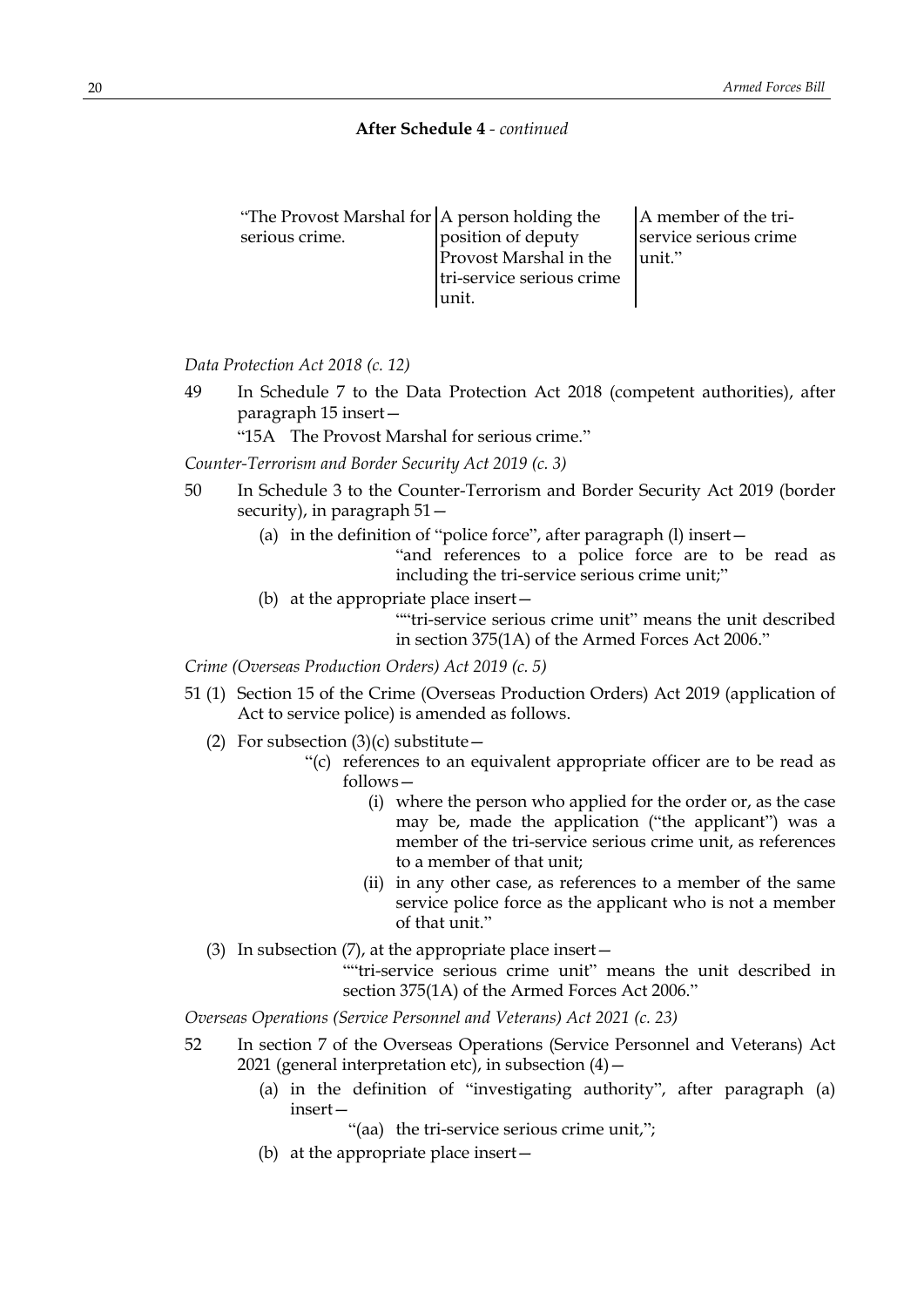""tri-service serious crime unit" means the unit described in section 375(1A) of the Armed Forces Act 2006;"."

#### *Member's explanatory statement*

*This new Schedule and the amendment in the name of Baroness Goldie to insert a new Clause after Clause 11 would make provision in connection with the establishment of a tri- service serious crime unit and with regard to the functions of the Provost Marshal for serious crime who is to be the head of that unit.*

# **Clause 13**

### BARONESS GOLDIE

**46** Page 26, line 11, leave out "service police force" and insert "relevant body"

#### *Member's explanatory statement*

*This amendment would make consequential provision in connection with the new Clause proposed by Baroness Goldie to be inserted after Clause 11.*

# **47** Page 26, line 12, at end insert—

"(8) In subsection (7) "relevant body" means a service police force or the triservice serious crime unit."

## *Member's explanatory statement*

*This amendment would make consequential provision in connection with the new Clause proposed by Baroness Goldie to be inserted after Clause 11.*

# **After Clause 18**

# LORD DANNATT LORD HOUGHTON OF RICHMOND LORD COAKER BARONESS BRINTON

**48** Insert the following new Clause—

## **"Mental health support**

- (1) A Minister of the Crown must make provision for additional mental health support for serving Armed Forces personnel, including but not limited to targeted support for serving Armed Forces personnel who have been affected by the United Kingdom's withdrawal and Taliban takeover in Afghanistan in 2021.
- (2) This support should aim to improve mental health treatment provided to Armed Forces personnel through the Defence Medical Services, Department of Community Mental Health, the Veterans Mental Health and Wellbeing Service, and the Veterans and Reserves Mental Health Programme.
- (3) Progress, monitoring and evaluation of this support must be included in the annual Armed Forces Covenant report."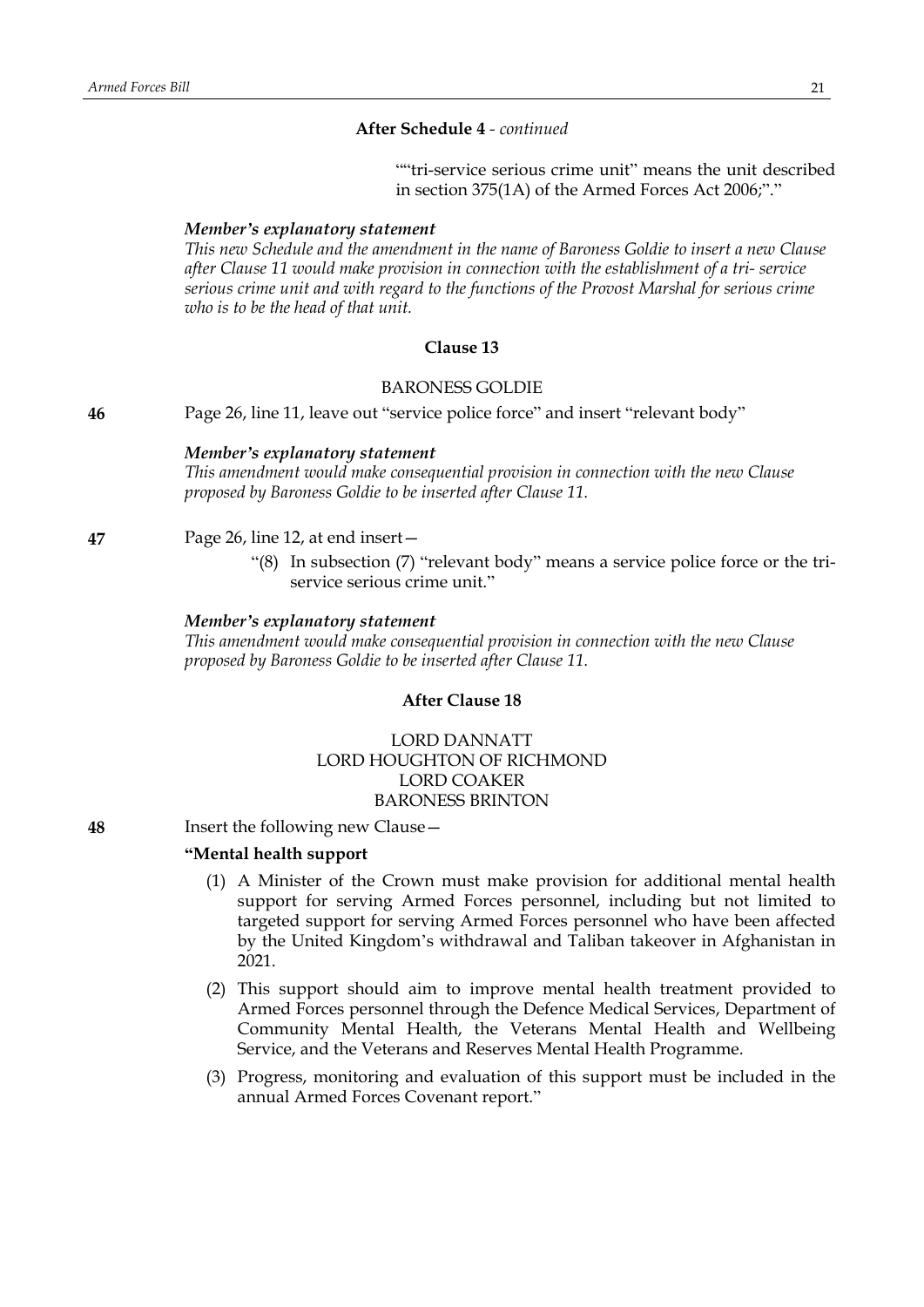#### *Member's explanatory statement*

*This amendment would provide additional mental health support to serving Armed Forces personnel, including those who have been affected by the UK withdrawal and Taliban takeover in Afghanistan in 2021.*

# LORD COAKER LORD DANNATT LORD CRAIG OF RADLEY BARONESS SMITH OF NEWNHAM

**49** Insert the following new Clause—

# **"Indefinite leave to remain payments by Commonwealth and Gurkha members of armed forces**

- (1) The Immigration Act 2014 is amended as follows.
- (2) In section 68(10), after "regulations" insert "must make exceptions in respect of any person with citizenship of a Commonwealth country (other than the United Kingdom) who has served at least four years in the armed forces of the United Kingdom, or in respect of any person who has served at least four years in the Brigade of Gurkhas, such exceptions to include capping the fee for any such person applying for indefinite leave to remain at no more than the actual administrative cost of processing that application, and"."

## *Member's explanatory statement*

*This new Clause will ensure that Commonwealth and Gurkha veterans applying for Indefinite Leave to Remain following four years of service will only pay the unit cost of an application.*

# LORD COAKER

**50** Insert the following new Clause—

# **"Report on dismissals or discharges from the Armed Forces on grounds relating to sexual orientation or gender identity**

- (1) The Secretary of State must lay before Parliament a report on the number of people who have been dismissed or discharged from the Armed Forces on the grounds relating to sexual orientation or gender identity.
- (2) The report under subsection (1) must include cases where—
	- (a) there is formal documentation citing sexual orientation as the reason for their dismissal, or
	- (b) there is evidence of sexual orientation or gender identity being a reason for their dismissal, though another reason is cited in formal documentation.
- (3) The report under subsection (1) must make recommendations for appropriate compensation to be awarded, including but not limited to—
	- (a) the restoration of ranks,
	- (b) pensions, and
	- (c) other forms of financial compensation.
- (4) The report must include a review of the cases of those service personnel who as a result of their sexual orientation were convicted of service discipline offences as a consequence of engaging in conduct which, if occurring in the same circumstances today, would not now be an offence and make recommendations on how to address such convictions.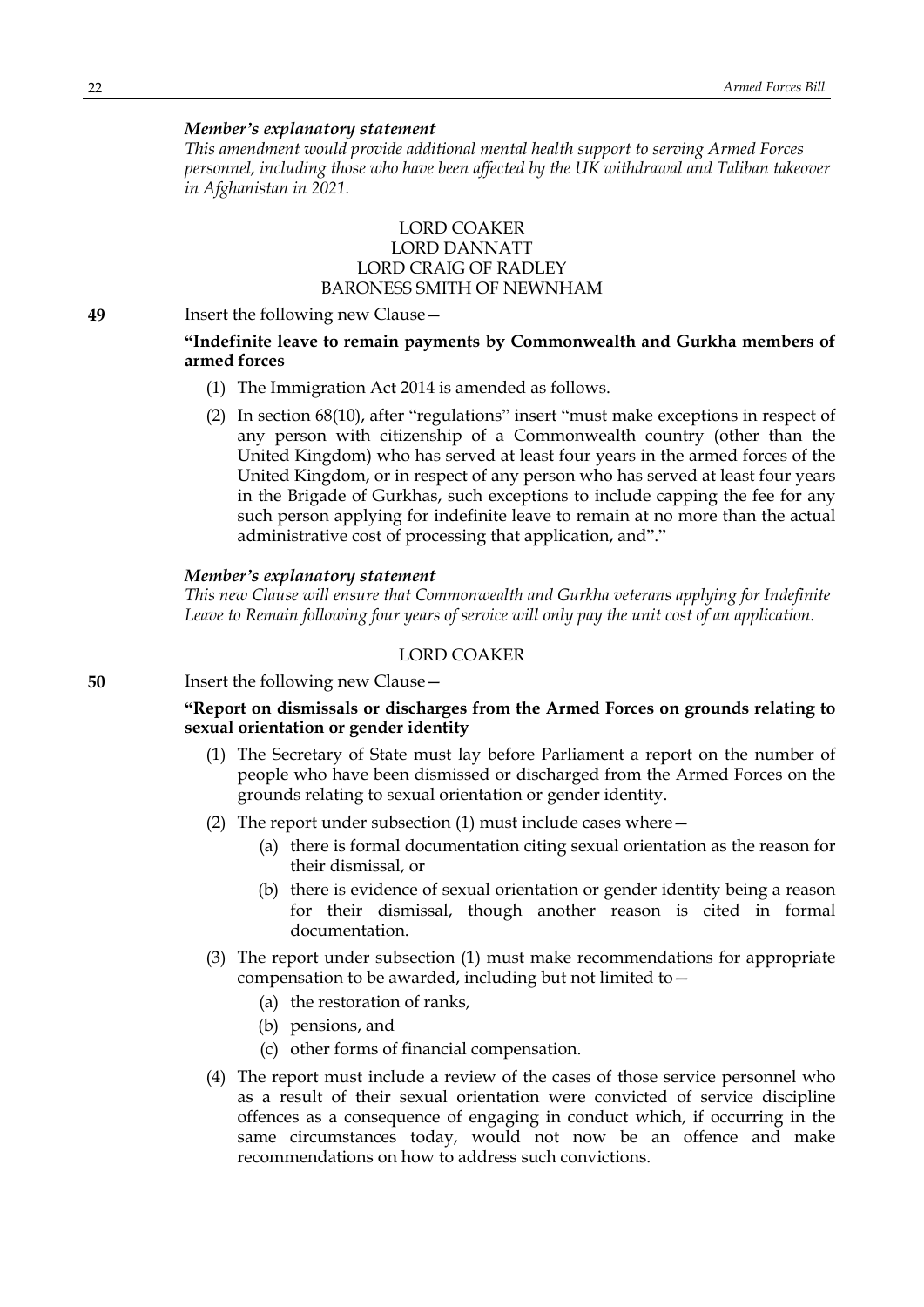## **After Clause 18** *- continued*

- (5) The report must include dismissals and discharges back to at least 1955.
- (6) The first report under subsection (1) must be laid no later than six months after the day on which this Act is passed.
- (7) The Secretary of State may make further reports under subsection (1) from time to time."

## *Member's explanatory statement*

*This new Clause requires the government to conduct a comprehensive review of the number of people who were dismissed or forced to resign from the Armed Forces due to their sexual orientation and to make recommendations on appropriate forms of compensation.*

**51** Insert the following new Clause —

# **"Armed Forces Federation**

- (1) The Armed Forces Act 2006 is amended as follows.
- (2) After section 333, insert—

# **"333A Armed Forces Federation**

- (1) There shall be an Armed Forces Federation for the United Kingdom for the purpose of representing members of the Armed Forces in the United Kingdom in all matters affecting their welfare, remuneration and efficiency, except for—
	- (a) questions of promotion affecting individuals, and
	- (b) (subject to subsection (2)) questions of discipline affecting individuals.
- (2) The Armed Forces Federation may represent a member of the armed forces at any proceedings or on an appeal from any such proceedings.
- (3) The Armed Forces Federation must act through local and central representative bodies.
- (4) This section applies to reservists of the Armed Forces as it applies to members of the Armed Forces, and references to the Armed Forces are to be construed accordingly.

## **333B Regulations for the Armed Forces Federation**

- (1) The Secretary of State may by regulations—
	- (a) prescribe the constitution and proceedings of the Armed Forces Federation, or
	- (b) authorise the Federation to make rules concerning such matters relating to their constitution and proceedings as may be specified in the regulations.
- (2) Without prejudice to the generality of subsection (1), regulations under this section may make provision—
	- (a) with respect to the membership of the Federation;
	- (b) with respect to the raising of funds by the Federation by voluntary subscription and the use and management of funds derived from such subscriptions;
	- (c) with respect to the manner in which representations may be made by committees or bodies of the Federation to officers of the Armed Forces and the Secretary of State; and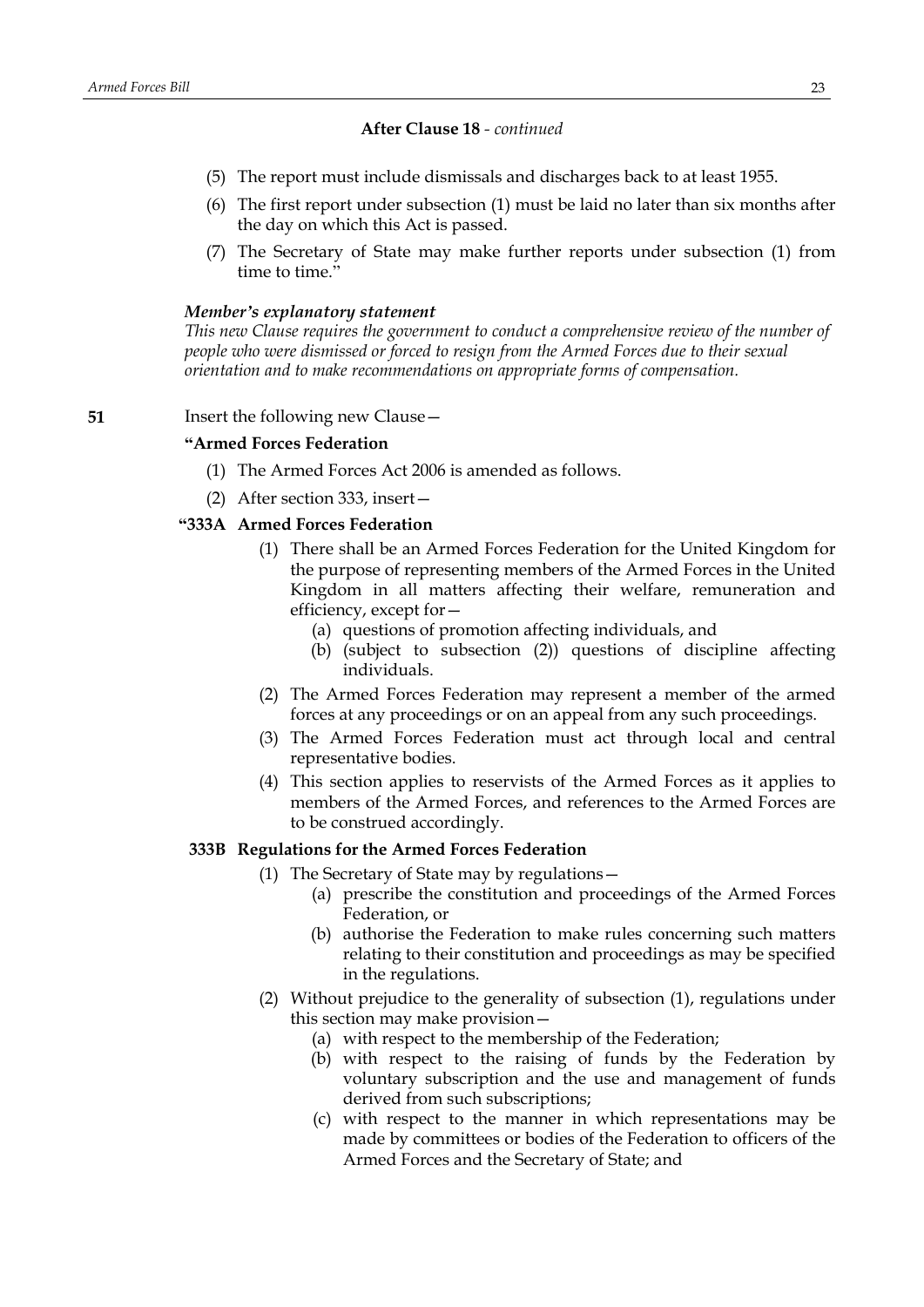# **After Clause 18** *- continued*

- (d) for the payment by the Secretary of State of expenses incurred in connection with the Federation and for the use by the Federation of premises provided by local Armed Forces bodies for Armed Forces purposes.
- (3) Regulations under this section may contain such supplementary and transitional provisions as appear to the Secretary of State to be appropriate, including provisions adapting references in any enactment (including this Act) to committees or other bodies of the Federation.
- (4) A statutory instrument containing regulations under this section is subject to annulment in pursuance of a resolution of either House of Parliament.
- (5) This section applies to reservists of the Armed Forces as it applies to members of the Armed Forces.""

#### *Member's explanatory statement*

*This new Clause would create a representative body for the Armed Forces, akin to the Police Federation, which would represent their members in matters such as welfare, pay and efficiency.*

**52** Insert the following new Clause—

# **"Universal Credit**

- (1) The Government must publish annual statistics on the number of veterans who are receiving universal credit.
- (2) These statistics should be included in the annual Armed Forces covenant report."

#### *Member's explanatory statement*

*This amendment would require the Government to publish statistics on the number of veterans in receipt of universal credit.*

**53** Insert the following new Clause—

## **"Flexible Service scheme report**

A Minister of the Crown must make provision to improve the uptake and use of the Flexible Service scheme, for both women and men, and report its progress by the end of 2022."

#### *Member's explanatory statement*

*This amendment is based on recommendations in the House of Commons Defence Sub-Committee Women in the Armed Forces report, "Protecting Those Who Protect Us: Women in the Armed Forces from Recruitment to Civilian Life".*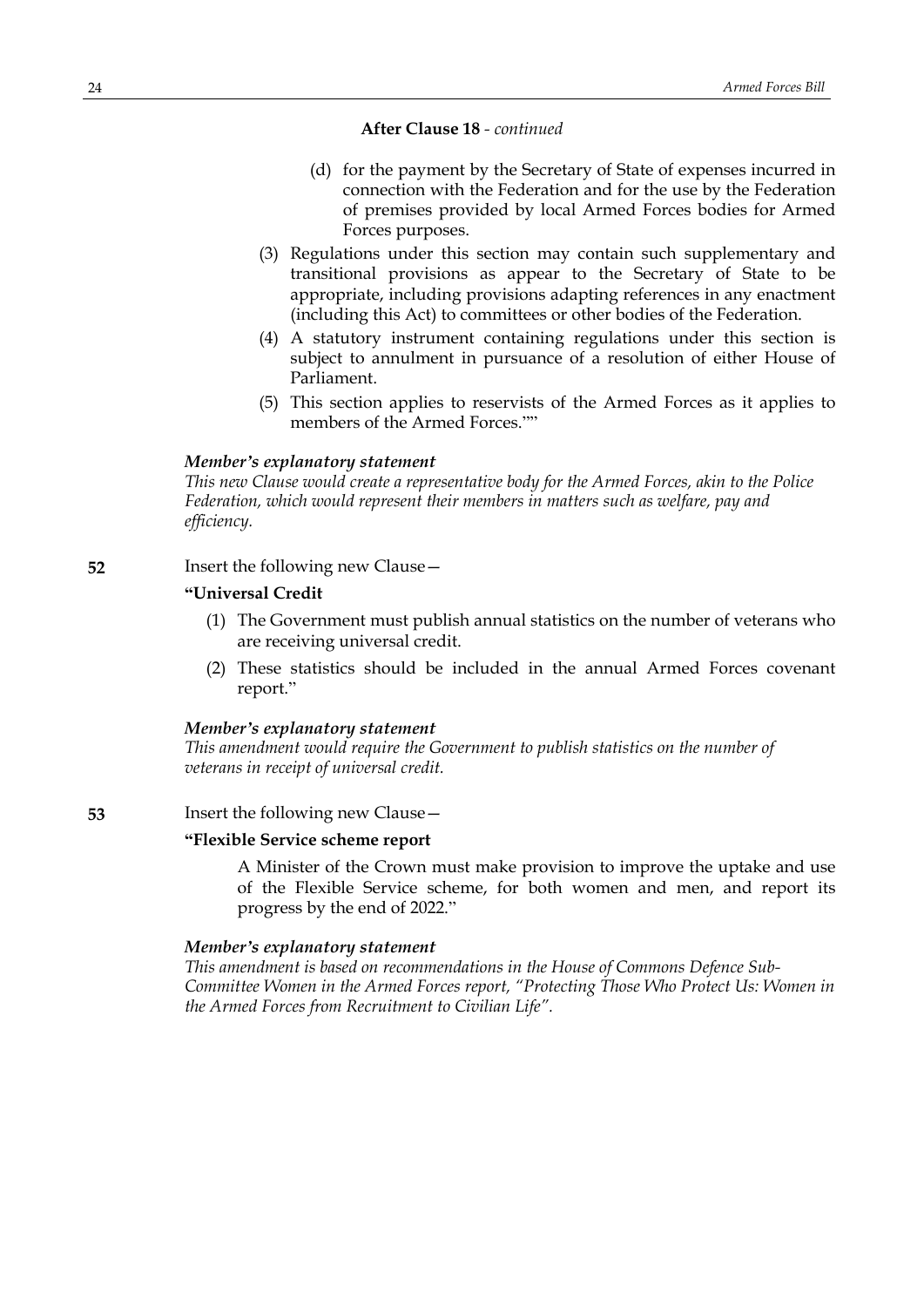#### **54** Insert the following new Clause—

# **"Recommendations of the Service Complaints Ombudsman**

Within three months of the passing of this Act, the Secretary of State must make the recommendations of the Service Complaints Ombudsman binding on the Armed Forces and the Ministry of Defence, including a clear timescale and action plan for implementation of changes where they are recommended."

#### *Member's explanatory statement*

*This amendment is based on recommendations in the House of Commons Defence Sub-Committee Women in the Armed Forces report, "Protecting Those Who Protect Us: Women in the Armed Forces from Recruitment to Civilian Life".*

# **55** Insert the following new Clause—

#### **"Experiences of veterans by sex, gender or other protected characteristics**

The annual report of the Armed Forces Covenant must include a metric to monitor the experiences of veterans by sex or gender and by other protected characteristics."

#### *Member's explanatory statement*

*This amendment is based on recommendations in the House of Commons Defence Sub-Committee Women in the Armed Forces report, "Protecting Those Who Protect Us: Women in the Armed Forces from Recruitment to Civilian Life".*

**56** Insert the following new Clause —

#### **"Armed Forces Champions**

- (1) A Minister of the Crown must make provision for 100 Armed Forces Champions to be employed throughout the Jobcentre Plus network for purposes of fulfilling the Government's commitment to the Armed Forces Covenant.
- (2) An "Armed Forces Champion" is an employee of Jobcentre Plus who has responsibility for giving employment support and benefits advice to veterans, and for raising awareness of particular issues faced by veterans and their families within the Jobcentre Plus network.
- (3) An evaluation of this support, statistics on how many veterans have been supported by champions, and whether more champions are needed should be included in the annual Armed Forces Covenant Report."

#### *Member's explanatory statement*

*This amendment would ensure 100 Armed Forces Champions across the Jobcentre network.*

### LORD CASHMAN LORD LEXDEN

#### **57** Insert the following new Clause—

#### **"Disregards and pardons for convictions of certain service offences**

- (1) The Protection of Freedoms Act 2012 is amended as follows.
- (2) In section 92 (power of Secretary of State to disregard convictions or cautions)—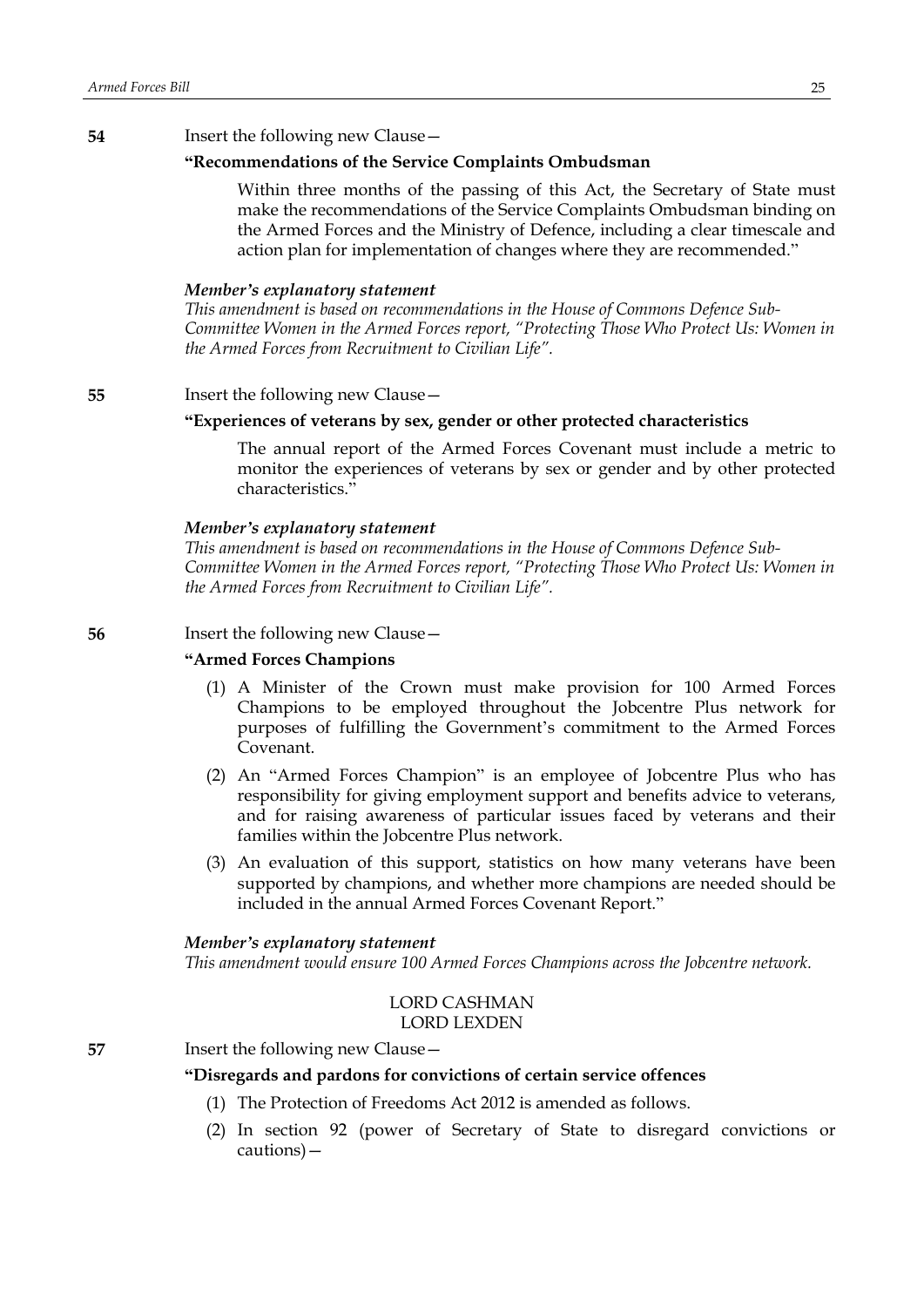# **After Clause 18** *- continued*

- (a) in subsection  $(1)(b)$ , omit "or",
- (b) in subsection  $(1)(c)$ , at the end insert "or",
- (c) after subsection  $(1)(c)$ , insert
	- "(d) any other offence which falls within subsection (1A),",
- (d) after subsection (1), insert—
	- "(1A) An offence falls within this subsection if the offence—
		- (a) is contained in any provision in the following enactments—
			- (i) the Naval Discipline Act 1866;
			- (ii) the Army Act 1881;
			- (iii) the Air Force Act 1917;
			- (iv) the Army Act 1955;
			- (v) the Air Force Act 1955;
			- (vi) the Naval Discipline Act 1957; and
		- (b) regulated, or was used in practice to regulate, sexual activity between persons of the same sex.
		- (1B) Where an offence once covered activity other than sexual activity between persons of the same sex, the offence falls within subsection (1A) only to the extent that it once covered sexual activity between persons of the same sex.
	- (1C) In this section, "sexual activity between persons of the same sex" includes—
		- (a) any physical or affectionate activity between persons of the same sex which is of a type which is characteristic of persons involved in an intimate personal relationship,
		- (b) conduct intended to introduce or procure such activity.",
- (e) in subsection (3)(a), before the words "the other person" insert "in respect of an offence mentioned in subsection (1)(a) to (c)",
- (f) in subsection  $(3)(b)$ , substitute the full stop with ", or",
- (g) after subsection  $(3)(b)$ , insert
	- "(c) in respect of an offence that falls within subsection (1A) the conduct constituting the offence, if occurring in the same circumstances, would not be an offence on the day on which this subsection comes into force.""

#### *Member's explanatory statement*

*The purpose of this new Clause is to enable armed forces personnel who were convicted of service discipline offences as a consequence of engaging in same-sex sexual acts, of a kind that would be lawful today, to apply to have a conviction disregarded and, if successful, be pardoned.*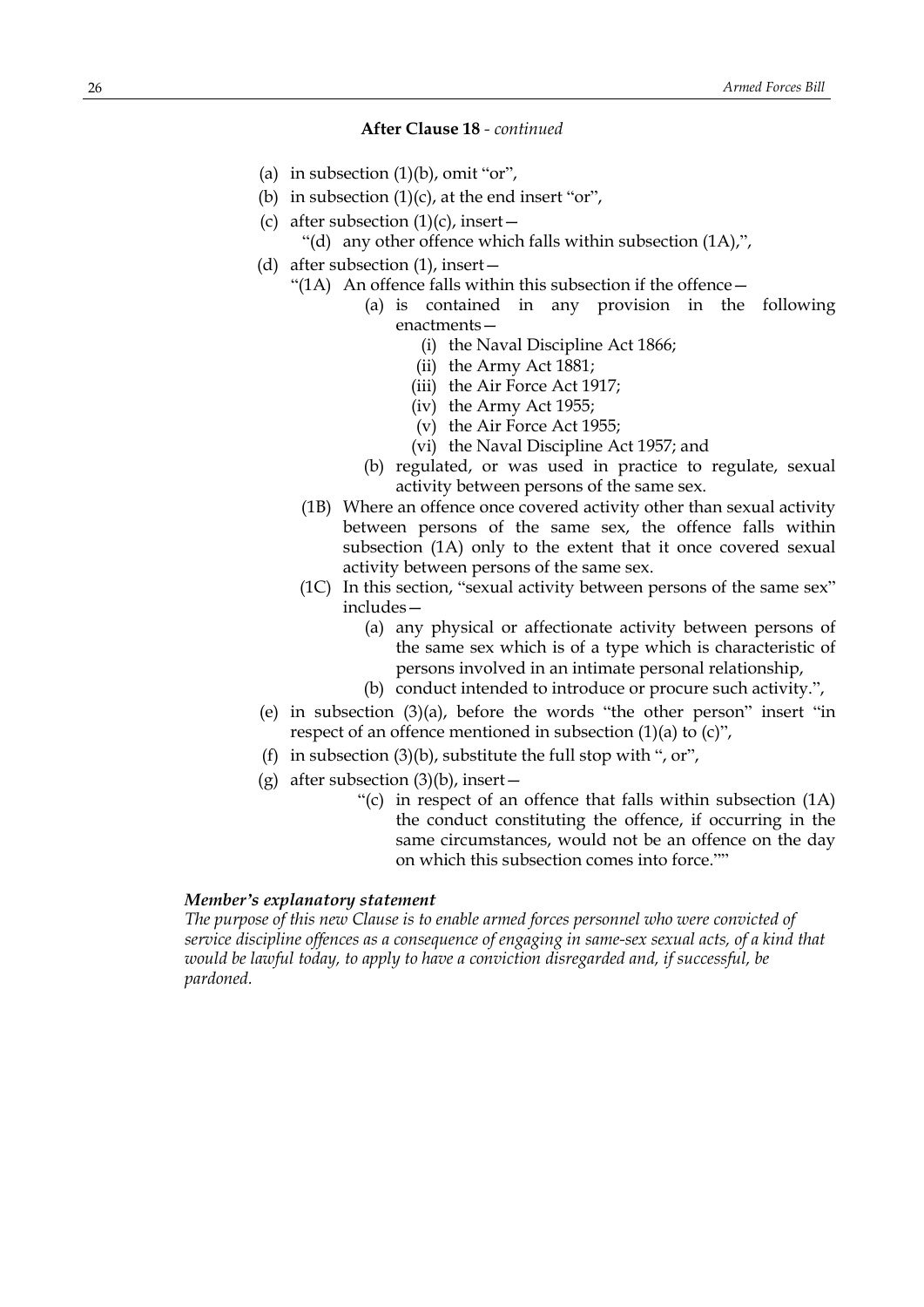**58** Insert the following new Clause—

# **"Posthumous pardons for convictions of certain service offences**

- (1) A person who has been convicted of an offence which falls within section 92(1A) of the Protection of Freedoms Act 2012 ("the 2012 Act") and who has died before this section comes into force, or dies during the period of 6 months beginning with the day on which this section comes into force, is pardoned for the offence if the conduct constituting the offence, if occurring in the same circumstances, would not be an offence on the day on which this section comes into force.
- (2) For the purposes of this section, section  $92(1A)(a)$  of the 2012 Act is to be read as including offences contained in any provision in the following enactments—
	- (a) 13 Chas. 2 c. 9 (1661) (An Act for the regulation and better government of the navy),
	- (b) 22 Geo. 2 c. 33 (1749) (An Act for amending and consolidating the laws relating to the navy),
	- (c) the Naval Discipline Act 1860,
	- (d) the Naval Discipline Act 1861,
	- (e) the Naval Discipline Act 1864,
	- (f) the Army Discipline and Regulation Act 1879,

and in any provision in relevant Articles of War.

- (3) A pardon under this section does not—
	- (a) affect any conviction or sentence, or
	- (b) give rise to any right, entitlement or liability.
- (4) Nothing in this section affects the prerogative of mercy.
- (5) Subject to subsection (6), the following provisions of section 101 of the 2012 Act apply for the purposes of this section as they apply for the purposes of Chapter 4 of Part 5 of that Act—
	- (a) in subsection (1), the definition of "conviction" and "sentence" (and the related definition of "service disciplinary proceedings"),
	- (b) subsections  $(2)$ ,  $(5)$  and  $(6)$ .
- (6) The definition of "service disciplinary proceedings" in section 101(1) of the 2012 Act applies in accordance with subsection (5) with the modification that it also includes any proceedings (whether in England and Wales or elsewhere) under any provision mentioned in subsection (2) of this section.
- (7) In this section—
	- "relevant Articles of War" means Articles of War made under—
		- (a) the Mutiny Act 1878,
		- (b) the Marine Mutiny Act 1878, or
		- (c) any Act previously in force corresponding to either of those Acts."

#### *Member's explanatory statement*

*The purpose of this new Clause is to provide posthumous pardons to armed forces personnel who were convicted of service discipline offences as a consequence of engaging in same-sex* sexual acts, of a kind that would be lawful today, and who have since died or die within six *months of these provisions coming into force.*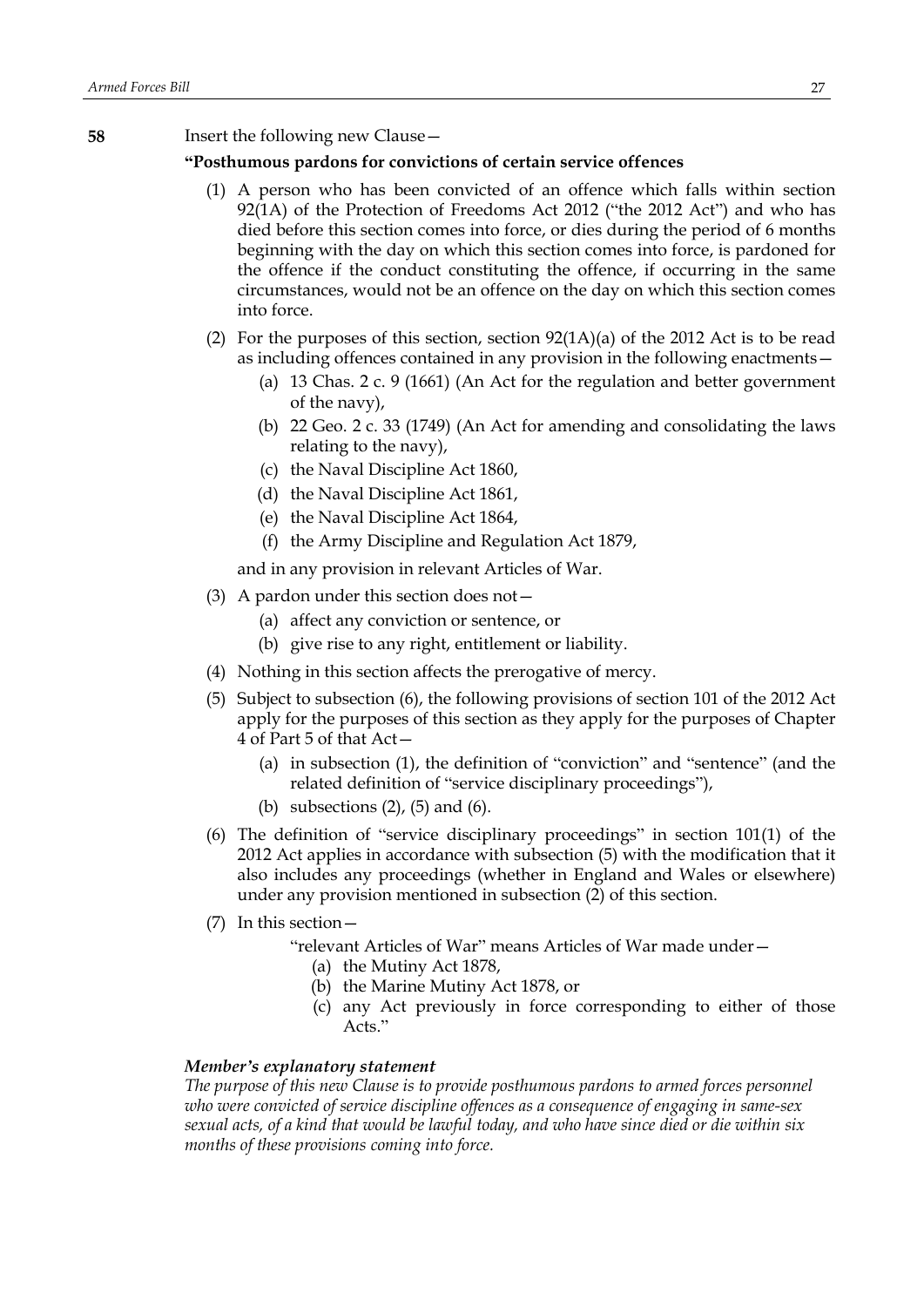# LORD BROWNE OF LADYTON LORD CLEMENT-JONES LORD HOUGHTON OF RICHMOND LORD CRAIG OF RADLEY

**59** Insert the following new Clause -

#### **"Liability for using novel technologies: review**

- (1) Within three months of this Act being passed, the Secretary of State must commission a review of the implications of increasing autonomy associated with the use of artificial intelligence and machine learning, including in weapons systems, for legal proceedings against armed forces personnel that arise from overseas operations, and produce recommendations for favourable legal environments for the United Kingdom's armed forces operating overseas, including instilling domestic processes and engaging in the shaping of international agreements and institutions.
- (2) The review must consider—
	- (a) what protection and guidance armed forces personnel need to minimise the risk of legal proceedings being brought against them which relate to overseas operations in response to novel technologies,
	- (b) how international and domestic legal frameworks governing overseas operations need to be updated in response to novel technologies, and
	- (c) what novel technologies could emerge from the Ministry of Defence and the United Kingdom's allies, and from the private sector, which could be used in overseas operations.
- (3) Within the period of one year beginning on the day on which the review is commissioned, the Secretary of State must lay a report before Parliament of its findings and recommendations."

# THE LORD BISHOP OF ST ALBANS LORD BROWNE OF LADYTON LORD FOSTER OF BATH

#### **60** Insert the following new Clause—

### **"Gambling disorder among service people**

- (1) The Secretary of State must conduct annual research on the prevalence of gambling disorder among service people.
- (2) The Secretary of State must annually publish the research gathered under subsection (1).
- (3) The Secretary of State must make reference to the findings of the research gathered under subsection (1) in any annual report reviewing the mental health of the armed forces."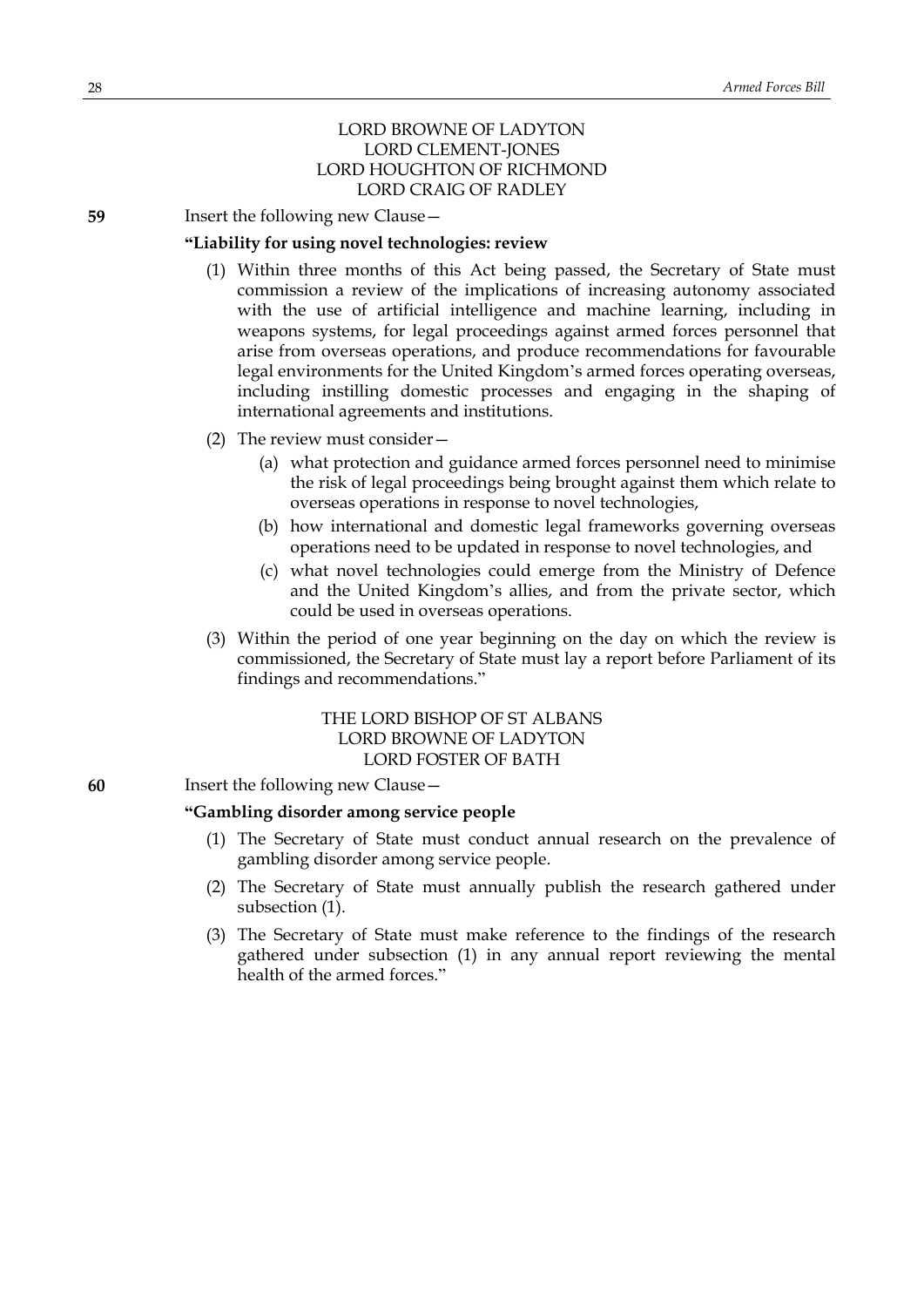# **After Clause 18** *- continued*

# BARONESS MASSEY OF DARWEN THE LORD BISHOP OF ST ALBANS BARONESS LISTER OF BURTERSETT LORD RUSSELL OF LIVERPOOL

**61** Insert the following new Clause—

# "**Age of recruitment**

In section 328 of the AFA 2006 (enlistment), in subsection  $(2)(c)$ , omit "without the consent of prescribed persons.""

#### *Member's explanatory statement*

*This amendment establishes 18 as the minimum age for recruitment into the UK armed forces.*

BARONESS MASSEY OF DARWEN BARONESS LISTER OF BURTERSETT LORD RUSSELL OF LIVERPOOL

**62** Insert the following new Clause—

#### "**The minimum term for service**

In section 329 of the AFA 2006 (terms and conditions of enlistment and service), after subsection (2) insert—

"(2A) Where time is prescribed under subsection (2)(c) by reference to number of years from the date of enlistment, the age of the person on that date may not be taken into account.""

#### *Member's explanatory statement*

*This amendment ensures that soldiers aged under 18 are not required to serve for a longer period than adult personnel.*

# LORD COAKER LORD CRAIG OF RADLEY LORD DANNATT

**63**★ Insert the following new Clause —

# **"Indefinite leave to remain payments by Commonwealth, Hong Kong Military Service Corps and Gurkha members of armed forces**

- (1) The Immigration Act 2014 is amended as follows.
- (2) In section 68(10), after "regulations" insert "must make exceptions in respect of any person with citizenship of a Commonwealth country (other than the United Kingdom, or a veteran of the Hong Kong Military Service Corps who has served at least four years in the armed forces of the United Kingdom, or in respect of any person who has served at least four years in the Brigade of Gurkhas, such exceptions to include capping the fee for any such person applying for indefinite leave to remain at no more than the actual administrative cost of processing that application, and"."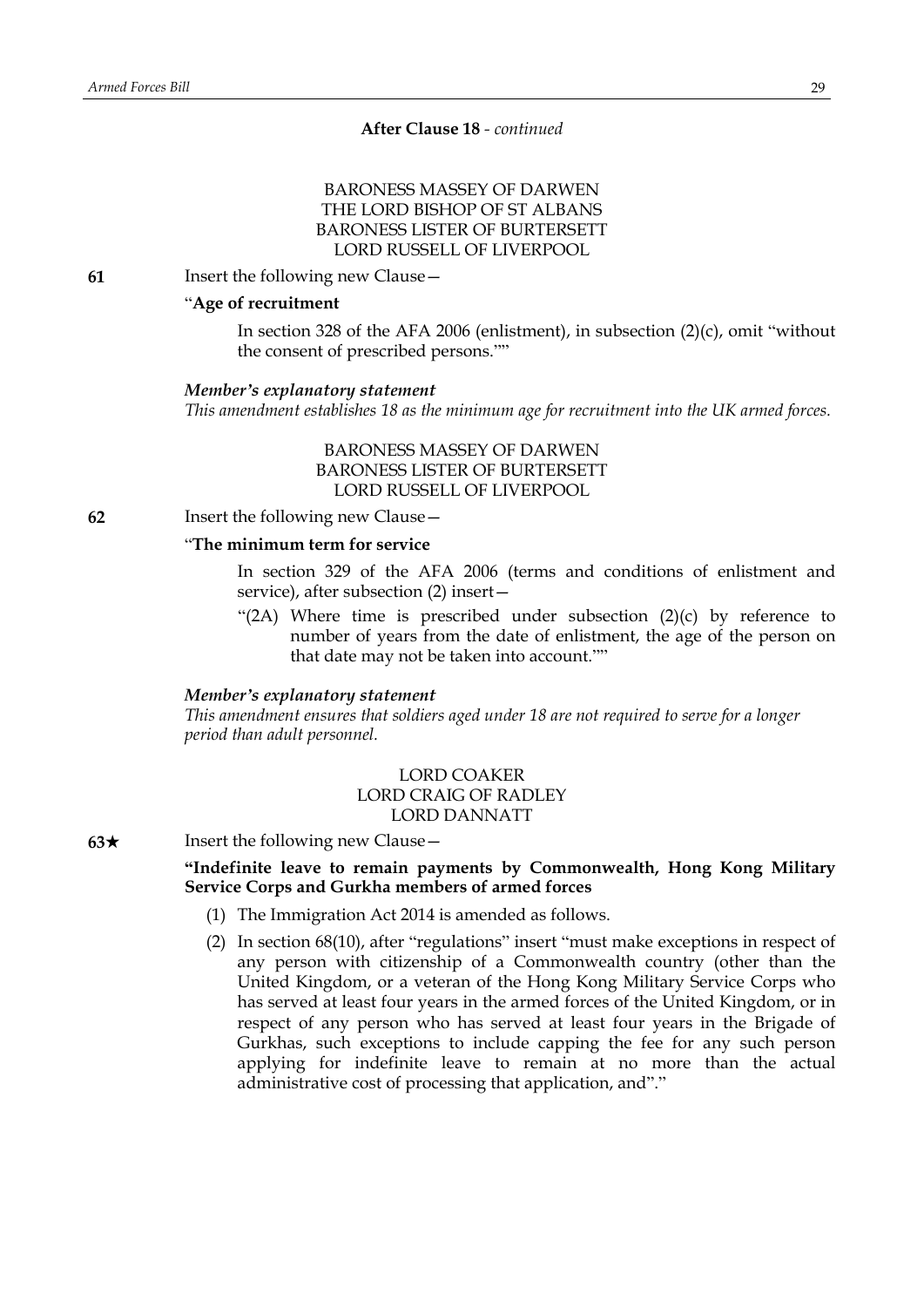#### *Member's explanatory statement*

*This new Clause will ensure that Commonwealth, Hong Kong Military Service Corps and Gurkha veterans applying for Indefinite Leave to Remain following four years of service will only pay the unit cost of an application.*

# BARONESS BRINTON BARONESS SMITH OF NEWNHAM

**64**★ Insert the following new Clause

## **"Review of Armed Forces Covenant**

- (1) Within six months of the passing of this Act the Secretary of State must commission a review of the coverage of the Armed Forces Covenant.
- (2) The review must consider whether the Covenant should be extended to cover civilians subject to service discipline who have been employed by the UK Armed Forces while on deployment.
- (3) The review must conclude, and the Secretary of State must lay the report of the review before both Houses of Parliament, within 12 months of the passing of this Act."

#### *Member's explanatory statement*

*This amendment would require the Secretary of State to commission a review of whether the Armed Forces Covent should be extended to cover civilians subject to service discipline who have been employed by the UK Armed Forces while on deployment.*

## BARONESS SMITH OF NEWNHAM

**65**★ Insert the following new Clause —

# **"Review of the impact of this Act on the finances of local authorities and health providers**

- (1) Within six months of the day on which this Act is passed, the Secretary of State must lay before Parliament a review of the impact of this Act on the finances of local authorities and all health trusts and providers (health providers).
- (2) The review under subsection (1) must make reference to  $-$ 
	- (a) the impact of the Act and the duties placed on local authorities and health providers to have due regard to the principles of the Armed Forces covenant on their finances; and
	- (b) whether local authorities and health providers are able to effectively undertake their duties under this Act.
- (3) The review under subsection (1) must make a recommendation as to whether further funding should be made available to Local Authorities and health providers in order to undertake their duties under this Act."

#### *Member's explanatory statement*

*This amendment would require the Government to report on the impact of this Act on the finances of Local Authorities and health trusts and providers, and whether funding should be made available to allow them to undertake their duties under this Act.*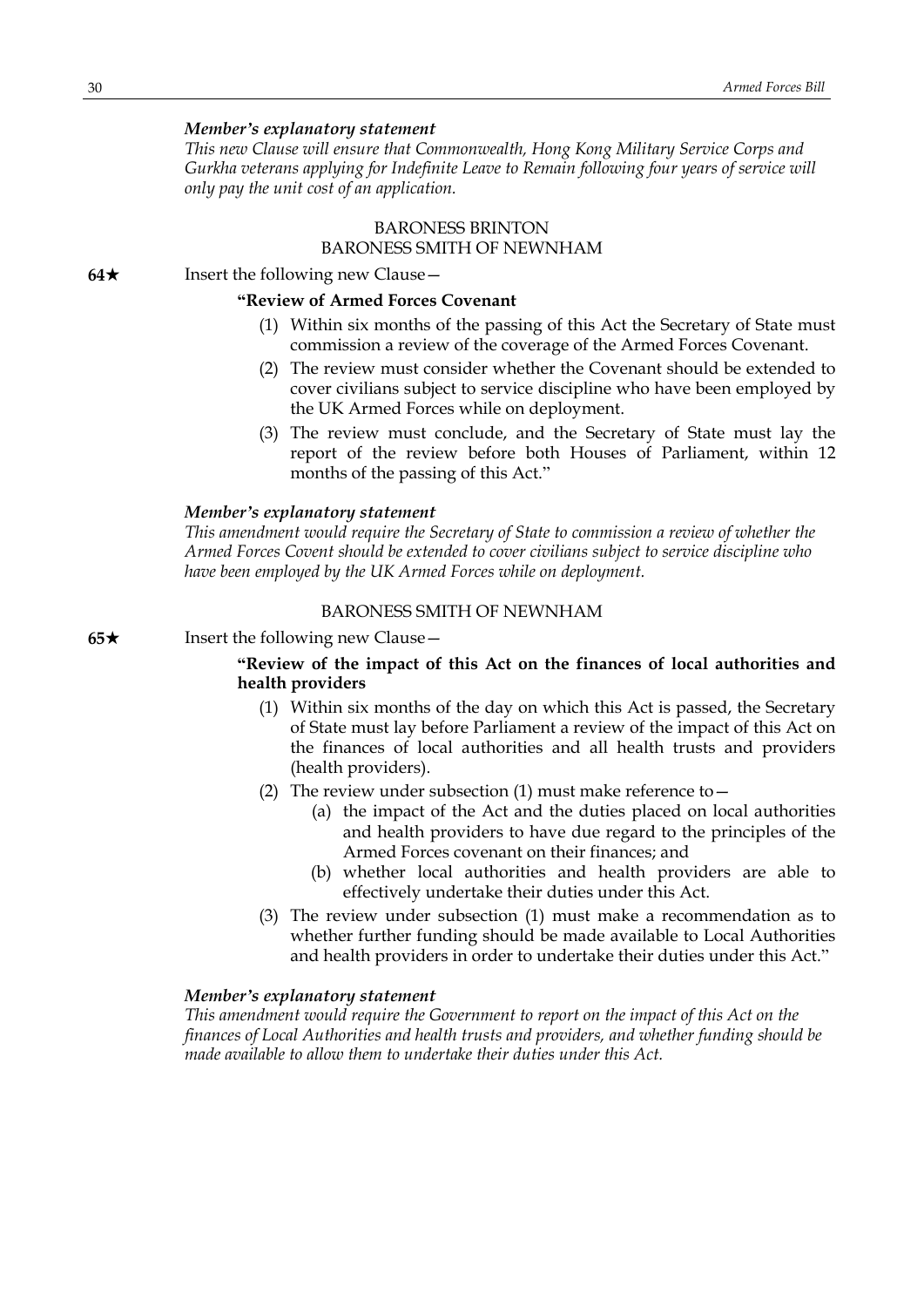# LORD COAKER LORD ROBERTSON OF PORT ELLEN LORD THOMAS OF CWMGIEDD LORD THOMAS OF GRESFORD

**66**★ Insert the following new Clause —

#### **"Review of service justice**

- (1) Within one month of the passing of this Act, a Minister of the Crown must make a statement to both Houses of Parliament on whether the Government has accepted or rejected the recommendation in the report of the Henriques Review into the framework, processes and skills that the service justice system required for overseas operations on establishing a Defence Representation Unit to provide a triage service to Service personnel and veterans under investigation for criminal conduct.
- (2) If the recommendation has been accepted, the Minister must lay before both Houses of Parliament a report containing a plan and timeline for establishing the Unit.
- (3) The report under subsection (2) must include, but is not limited to, a plan for implementing the following requirements—
	- (a) that the Unit should be headed by a Director of Defence Counsel Services;
	- (b) that the Director and the Unit must be fully independent of the military chain of command and act under the general supervision of the Attorney General;
	- (c) that any guidelines or instructions issued by the Attorney General must be published;
	- (d) that advice given by the Unit may be given remotely or by telephone and should not justify any unwarranted delay in investigations or in any judicial process;
	- (e) that the Unit must be contacted at the earliest opportunity by those seeking advice;
	- (f) that the Unit will be established within six months of the statement under subsection (1)."

#### **Clause 24**

# BARONESS GOLDIE

- **67** Page 38, line 21, at end insert—
	- "(ga) paragraphs 1 to 23 and 33 to 52 of Schedule (*Tri-service serious crime unit*) (and section (*Framework for establishment of tri-service serious crime unit*) (5), so far as it relates to those paragraphs);"

## *Member's explanatory statement*

*This amendment is about the territorial extent of the new Schedule proposed by Baroness Goldie to be inserted after Schedule 4.*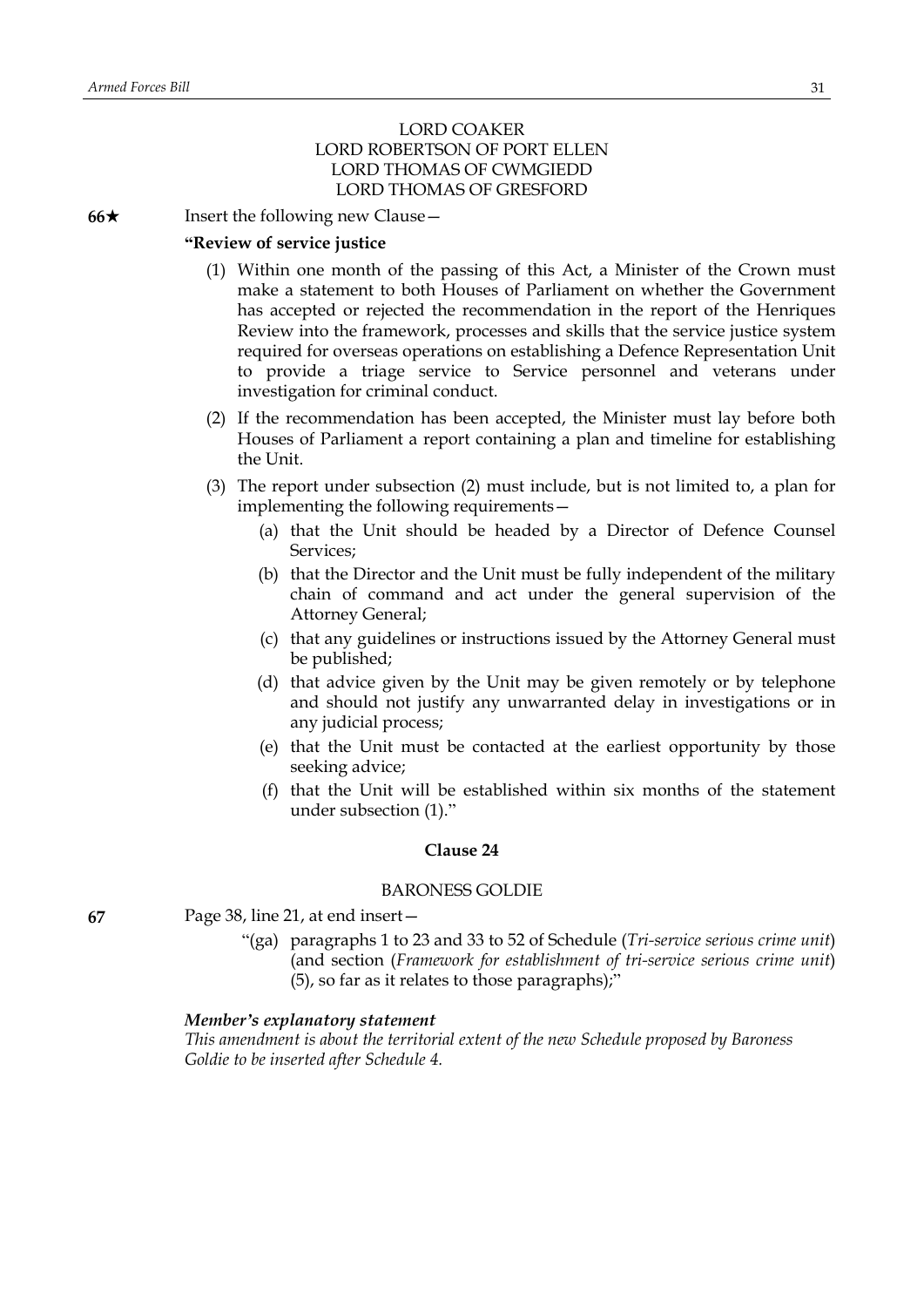# **Clause 25**

# BARONESS GOLDIE

"(ha) paragraphs 1 to 23 and 33 to 52 of Schedule (*Tri-service serious crime unit*) (and section (*Framework for establishment of tri-service serious crime unit*) (5), so far as it relates to those paragraphs), and"

# *Member's explanatory statement*

*This amendment is about the territorial extent of the new Schedule proposed by Baroness Goldie to be inserted after Schedule 4.*